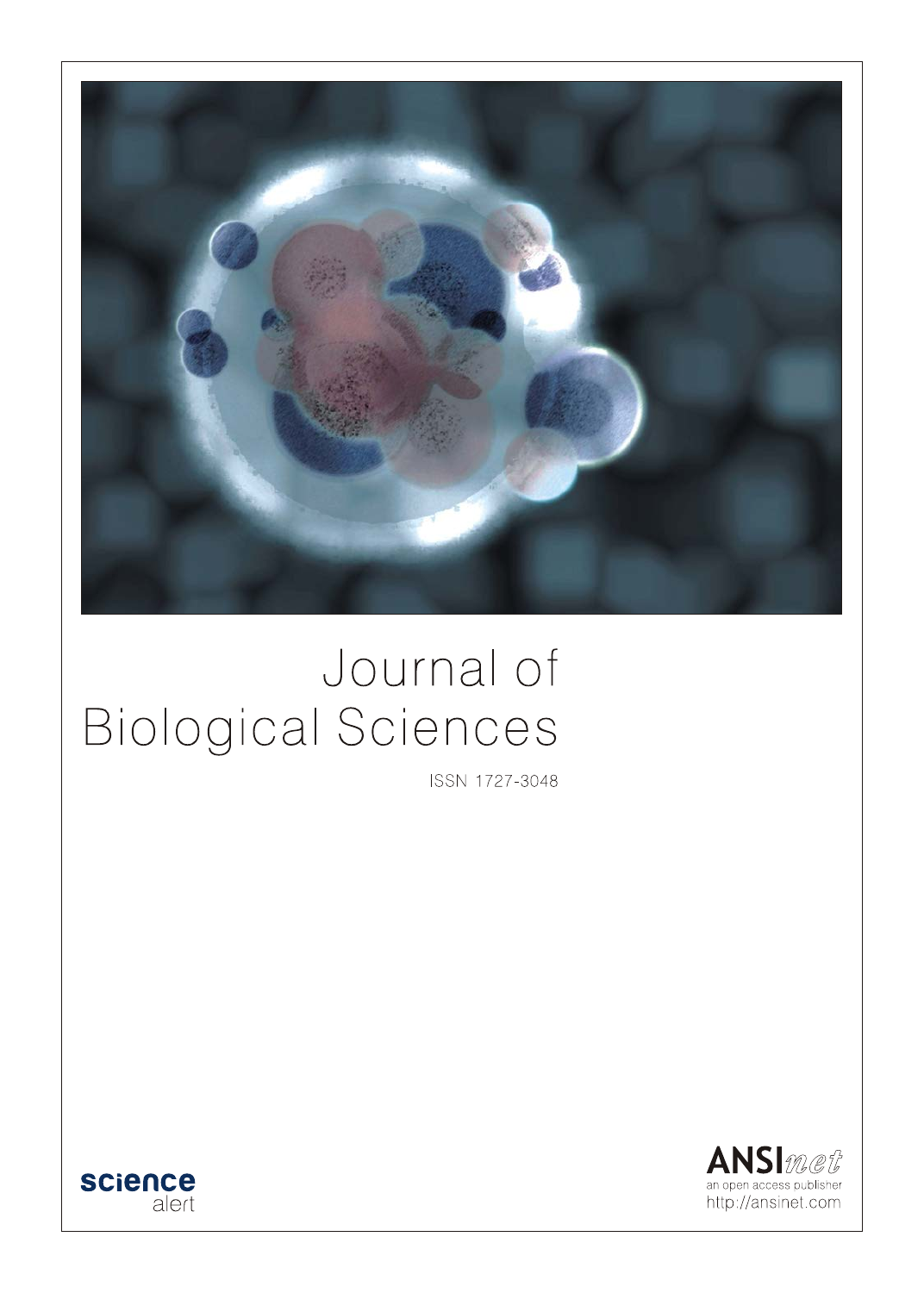## **OPEN ACCESS Journal of Biological Sciences**

ISSN 1727-3048 DOI: 10.3923/jbs.2018.92.106



# **Research Article Utilization of Natural Antimicrobial and Antioxidant of** *Moringa oleifera* **Leaves Extract in Manufacture of Cream Cheese**

 $^{\rm 1}$ Fatma Abd El-Fataah Mohamed,  $^{\rm 1}$ Heba Hassan Salama,  $^{\rm 1}$ Samah Mosbah El-Sayed,  $^{\rm 1}$ Hoda Samir El-Sayed and <sup>2</sup>Hamdy Abdel-Hady Zahran

1 Department of Dairy Science, Food Industries and Nutrition Division, National Research Centre, 33 El-Bohouth St., 12622 Dokki, Cairo, Egypt 2 Department of Fats and Oils, Food Industries and Nutrition Division, National Research Centre, 33 El-Bohouth St., 12622 Dokki, Cairo, Egypt

# Abstract

Background and Objective: Cream cheese is a fresh acid-curd soft cheese which high in moisture and fat content led to has a short shelf-life. So, this study intended to prepare cream cheese by adding different ratios of Moringa oleifera (M. oleifera) extract (2.00, 3.00 and 4.00 g/100 g skimmed UF-retentate) to move up the shelf life and quality of final products. Materials and Methods: Antimicrobial activities of the acetone, ethanol, aqueous ethanol and water extract of M. oleifera dry leaves were investigated using disc diffusion method. Also, antioxidant activity and the effect of each extract on probiotic strains were studied. Moreover, the ethanol extract of M. oleifera using in cream cheese production. Chemical composition, antioxidant capacity, microbiological analysis, sensory properties, color measurement and rheological properties of cream cheese were determined. Data were analyzed using Duncan's multiple tests. Results: The proximate analysis showed that ethanol extract of M. oleifera had the highest total phenols and antioxidant activities and had wide range of antimicrobial properties against different pathogenic strains used in this study. Ethanol extract showed maximum zone of inhibition, which ranged between 15-22 mm at concentration 4.00 mg mL $^{-1}$  milk. Moreover, each extract has not any effect in probiotic strains and the probiotic counts increased with increasing the concentration of M. oleifera extract especially with Lactobacillus plantarum. Total solid, fat/dry matter, acidity, soluble nitrogen/total nitrogen, diacetyl, acetaldehyde, total volatile fatty acid, total phenol content, antioxidant activity by DPPH scavenging and lactic acid bacteria count content in cream cheese increased with increasing the ratio of M. oleifera extract. Also, coliform, mold and yeast count in all treatments not detected fresh or during storage period. Rheological properties of cream cheese increased with increasing the ratio of M. oleifera extract fresh or during storage. Sensory properties of cream cheese samples enhanced and gained high scores. Conclusion: The ethanolic Moringa oleifera leaves extracts can be used as nutrition supplement and preservative agent to add healthy benefits and extend the shelf life of the cream cheese.

Key words: Moringa oleifera extract, antimicrobial activity, antioxidant properties, cream cheese, probiotics, lactic acid bacteria

Received: October 04, 2017 Accepted: December 15, 2017 Published: January 15, 2018

Citation: Fatma Abd El-Fataah Mohamed, Heba Hassan Salama, Samah Mosbah El-Sayed, Hoda Samir El-Sayed and Hamdy Abdel-Hady Zahran, 2018. Utilization of natural antimicrobial and antioxidant of *Moringa oleifera* leaves extract in manufacture of cream cheese. J. Biol. Sci., 18: 92-106.

Corresponding Author: Heba Hassan Salama, Department of Dairy Science, Food Industries and Nutrition Division, National Research Centre, 33 El-Bohouth St., 12622 Dokki, Cairo, Egypt Tel: 01228802748

Copyright: © 2018 Fatma Abd El-Fataah Mohamed *et al.* This is an open access article distributed under the terms of the creative commons attribution License, which permits unrestricted use, distribution and reproduction in any medium, provided the original author and source are credited.

Competing Interest: The authors have declared that no competing interest exists.

Data Availability: All relevant data are within the paper and its supporting information files.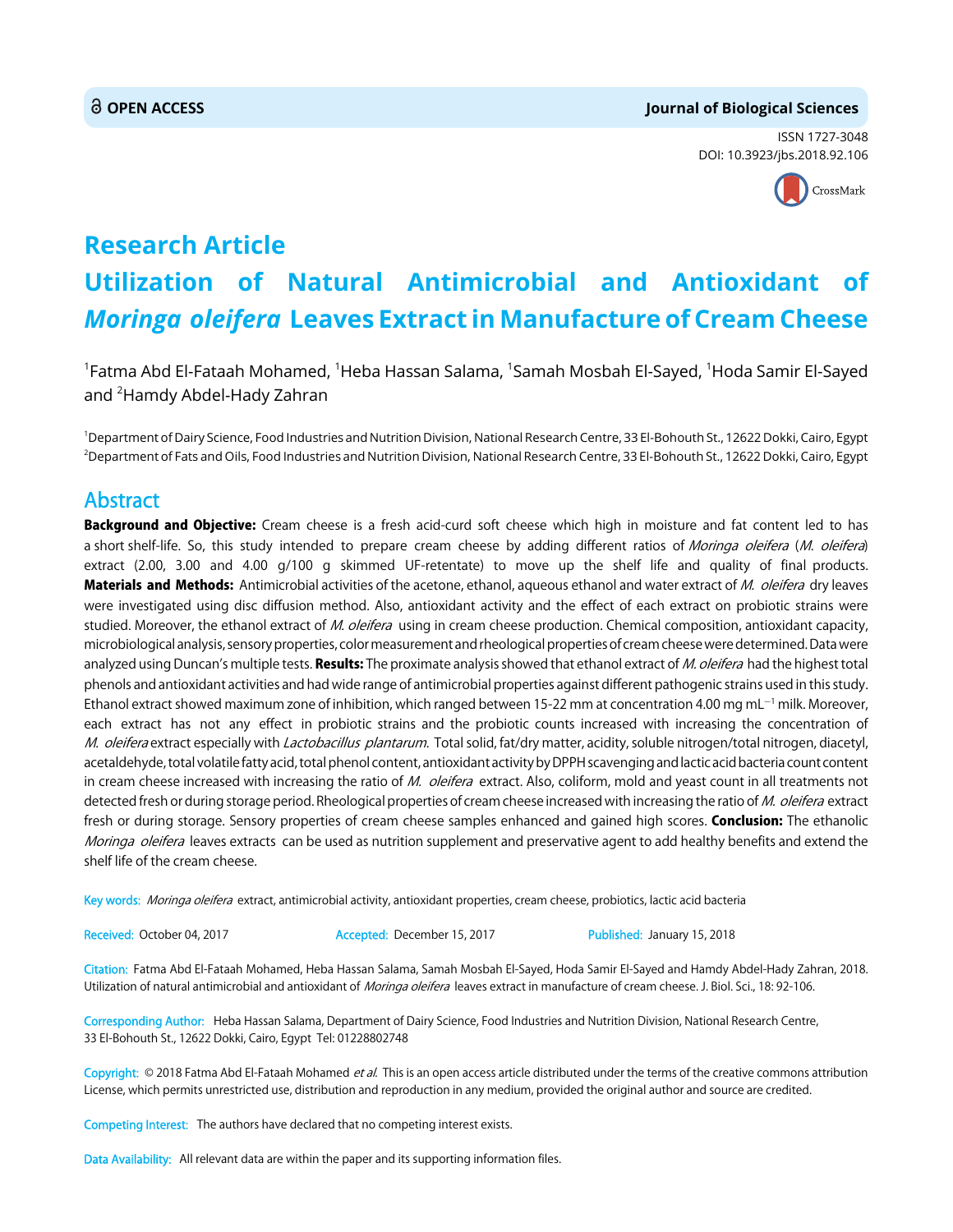### INTRODUCTION

Moringa oleifera is a complete food it has an extraordinary range of medicinal benefits with high nutritional value., M. oleifera leaves also well-known as extremely nutritious, being a high-quality basis of protein, vitamins, minerals, amino acids and a variety of phenol compounds $1-3$ .

Extracts of the leaves are recognized to possess biological properties and these are frequently become vary according to the kind of solvent used to extract the vital components<sup>4,1</sup>. Bukar *et al.*<sup>5</sup> illustrated that *M. oleifera* leaves ethanol extract had the widest range of activity on the different tested bacteria. It is important to evaluate the antimicrobial properties of *M. oleifera* leaves extracted with different solvents on some selected microorganisms.

Antioxidant agents from plant are protected and contain established an amazing consideration due to their talent to protect foodstuffs and avoid rancidity caused by oxidation. Utilization of plant with antioxidant properties by animals has been descried to exceed antioxidant compounds to animal protein<sup>6,7</sup>. These compounds consist of phenols, flavonoids, vitamin C, vitamin E, \$-carotene, flavones, zinc and selenium which have been recognized to have strong antioxidant potential<sup>8-10</sup>. Therefore, addition of *M. oleifera* leaves extract in different fermented dairy products can raise the growth of probiotic bacteria such as lactobacilli and bifidobacterium. Amer et  $aL^{11}$  found that probiotic bacteria can grow well in MRS medium fortified with 8% M. oleifera leave extract and incubated at  $37^{\circ}$ C for 24 h.

Moringa oleifera leaves extract have positive effect on butter and butter oil composition, which inhibited the formation of free fatty acids and oxidation of butter<sup>12,13</sup>. Use of M. oleifera leaves powder in manufacture of cream cheese also improves the nutrition value, sensory quality and consumer acceptability<sup>14</sup>. The addition of *M. oleifera* leaves powder and *M. oleifera* oil into the ice milk lead to raise the nutritive rate also, offering extra health benefits to the consumers and possibly will protect from different category of cancer<sup>5</sup>.

Cream cheese is a fresh acid-curd soft cheese which is structurally different from other cheese with higher smooth and spreadable reliability<sup>15</sup>. It is typically spreadable that also include high moisture and fat<sup>16</sup>.

So the aim of this study was to investigate the antioxidant potential and antimicrobial properties of *M. oleifera* leaves extract with different solvents and prepare cream cheese with different ratios of M. oleifera leaves extract to increase the shelf life and quality of the cheese.

#### MATERIALS AND METHODS

Materials: Fresh skimmed UF-retentate was procured from Animal Production Research Institute, Agriculture Research Center, Dokki, Egypt and *M. oleifera* dry leaves powders were obtained from National Research Centre herb plant unit during March, 2017.

Pathogenic strains: Bacillus cereus B-3711, Bacillus subtilis, Aspergillus flavus 3357 and Saccharomyces cerevisiae Y-2223 were provided by the Northern Regional Research Laboratory Illinois, USA (NRRL). Listeria monocytogenes 598 was provided by the Department of Food Science, University of Massachusetts, Amherst MA, USA. Escherichia coli 0157: H7, Salmonella typhimurium and Staphylococcus aureus were isolated and serologically identified by dairy microbiological Lab., National Research Center. Yersinia enterocolitica were obtained from Hungarian National Collection of Medical Bacteria, OKI, Gyaliut 2-6, H-1966 Budapest, Hungary. Aspergillus niger, Pseudomonas aeruginosa, Pencillium requeforti J5 were obtained from Department of Microbiology, Swedish University of Agricultural Sciences, bacterial pathogenic strains were activated in trypton soya broth, incubated at  $37^{\circ}$ C for 24 h. Yeast and mold strains were activated in Malt extract broth, incubated at  $25^{\circ}$ C for 72 h.

Lactic acid strains: *Lactobacillus rhamnosus* B-445 and Lactobacillus helveticus provided by the Northern Regional Research Laboratory Illinois, USA, Lactobacillus casei and Lactobacillus acidophilus obtained from Chr. Hansens's Lab., Denmark. Lactobacillus plantarum and Leuconostoc mesenteroides were isolated and identified by Dairy Science Dept., (Dairy Microbiology Lab.), National Research Center<sup>17,18</sup>.

#### **Methods**

#### Preliminary study

Preparation of M. oleifera dry leaves extract: Mature leaves harvested from *M. oleifera* trees were dried in the shade at room temperature and milled into fine powder and stored at  $25^{\circ}$ C in the dark in tightly closed glass containers. About 50 g of M. oleifera dry leaves was extracted 4 times with 500 mL each of acetone, ethanol, water and ethanol:water (80:20%), respectively at room temperature with stirring for 72 h. Each extract was filtered using Whatman No. 1 filter paper and evaporated under reduced pressure to dryness below 40 $\degree$ C. The extract yields (w/w) were acetone 14.30%, ethanol 14.50%, water 5.50% and ethanol:water 17.50%,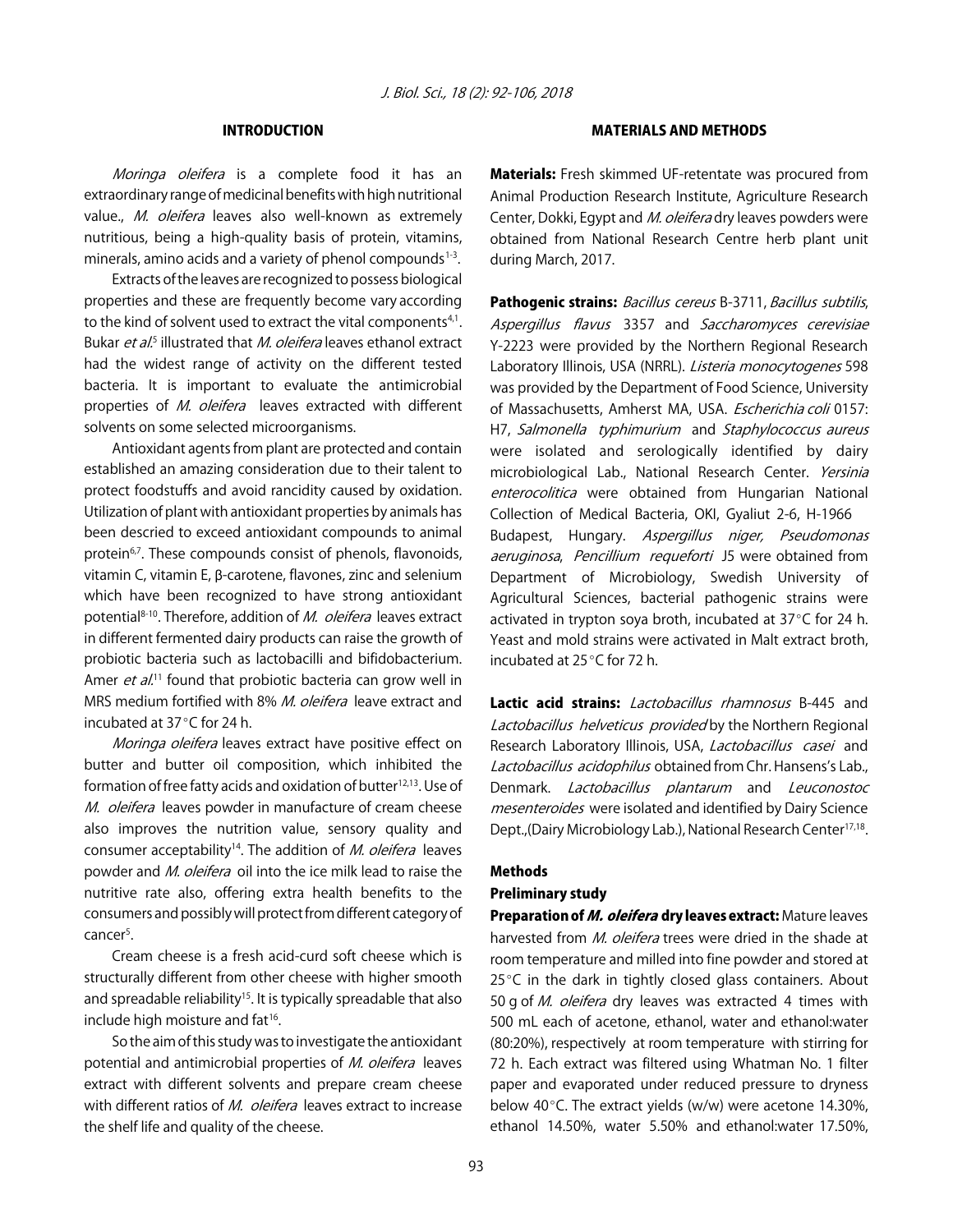respectively. The resultant extracts were analyzed directly for antioxidant and antibacterial activities<sup>19</sup> to choose the best extract which gave highest antimicrobial and antioxidant.

#### Antimicrobial activity of M. oleifera extracts

Preparation of different concentration from *M. oleifera* extracts: One milliliter of leaves extract with different solvent and water were dissolved individually in 5.0 mL DMSO (dimethyl sulfioxide) to get 200 mg m $L^{-1}$  solution, after that different dilution were prepared in DMSO to get 150, 100, 75 and 50 mg mL $^{-1}$  solution.

The antimicrobial assay of different concentration of M. oleifera extracts performed by agar disc diffusion method using Muller Hinton agar medium according to Singh and Sharma20. The Muller Hinton agar was poured into the petri dishes and allowed to solidified, the pathogenic strains 0.1 mL (approximately 10 $9$  cells mL<sup>-1</sup>) of the tested microorganisms was spread on the surface of the agar found in petri dish using a sterile swab. The plates were rested to 2 h at 37 $\degree$ C to allow the agar saturated with pathogenic strains. For the agar disc diffusion method, 20 µL of each leaves concentration was impregnated on different sterile paper discs (Whatman, 106 mm) and placed on the surface of Muller Hinton agar in petri dishes gently. According to this procedure, each disc carried a loaded of different leaves extract equals to 1.00, 1.50, 2.00, 3.00 and 4.00 mg extract. The plates were incubated at  $37^{\circ}$ C for 24 h. After the incubation period the inhibition zones around the each disc was measured in millimeters.

Effect of different *M. oleifera* extracts on lactobacilli:  $To$ determine the effect of *M. oleifera* extracts on lactobacilli, different strains of lactobacilli were activated individually and grown in MRS broth medium fortified with 1.00, 1.50, 2.00, 3.00 and 4.00 mg mL<sup>-1</sup> medium of different M. oleifera extracts at  $37^{\circ}$ C using 1% inoculums to know the best concentration for lactobacilli strains growth. The count of different lactobacilli strains were enumerated using MRS agar medium and incubated for 48 h at 37 $\degree$ C.

#### Preparation of cream cheese by using M. oleifera extract by

ethanol: Cream cheese was made using fresh skimmed UF-retentate standardized to 15% fat using (concentrated cream 65% fat). Pasteurized at 72 $\degree$ C for 15 sec, cooled and adjusted to 42 $\degree$ C. Different concentration of *M. oleifera* extract mixed with UF-retentate in ratios of (0, 2.00, 3.00 and 4.00 g extract/100 g skimmed UF-retentate), using the electric blender (Molinex blender). Then, UF-retentate with different

concentration of M. oleifera mixture were inoculated with Leuconostoc mesenteroides and Lactobacillus plantarrum (1:1) and packaged in plastic cups (50 mL). Cream cheese was made by the method described by Lucey<sup>21</sup>. Cream cheese samples were stored in refrigerator at  $5\pm1$  °C for 30 days and analyzed chemically, microbiologically and rheological properties fresh and during the storage period at  $5\pm1^{\circ}$ C.

**Cream cheese extracts preparation:** Extraction procedures were done as follows: 10 g cream cheese was put into a 100 mL quick-fit conical flask. Then, 20 mL of methanol:water at 80:20 were added. After shaking on ultrasonic water bath for 30 min the residual solution was filtered in 25 mL measuring flask and completed to 25 mL by extraction solvent. The final extracts were collected separately in glass sealed containers and used for different analysis.

Total phenol content (TPC): Total phenol content of cream cheese extracts was determined calorimetrically at 625 nm using the Folin-Ciocalteu reagent according to the method described by Zheng and Wang<sup>22</sup> and Zahran *et al.*<sup>23</sup>. The solution of white soft cheese extract (0.5 mL), 20 mL of deionized water and 0.625 mL of the folin-ciocalteu reagent were added in a 25 mL volumetrical ask. After 3 min, 2.5 mL of saturated solution of  $Na<sub>2</sub>CO<sub>3</sub>$  (35%) were added. The content was mixed and diluted to volume with deionized water. After 1 h, the absorbance of the sample was measured at 625 nm against a blank using a double-beam ultraviolet-visible spectrophotometer Hitachi U-3210 (Hitachi, Ltd., Tokyo, Japan). Gallic acid served as a standard for preparing the calibration curve and ranged from 2.5-20 µg/25 µL of assay solution.

Antioxidant assay: The antioxidant activity of the phenol extracts was evaluated by using the stable 2,2-Diphenyl-1-picryl-hydrazyl radical (DPPH) according to a modification method of Bandoniene et  $al^{24}$ . Methanolic solutions of phenol extracts (0.1 mL) and 3.9 mL methanolic solution of DPPH (0.0025  $q/100$  mL CH<sub>3</sub>OH) were added in a cuvette and the absorbance at 515 nm (till stabilization) was measured against methanol using a double-beam ultraviolet-visible spectrophotometer Hitachi U-3210 (Hitachi, Ltd., Tokyo, Japan). Simultaneously, the absorbance at 515 nm of the blank sample (0.1 mL methanol+3.9 mL methanolic solution of DPPH) was measured against methanol. The radical scavenging activities of the tested samples, expressed as percentage inhibition of DPPH, were calculated according to the following formula: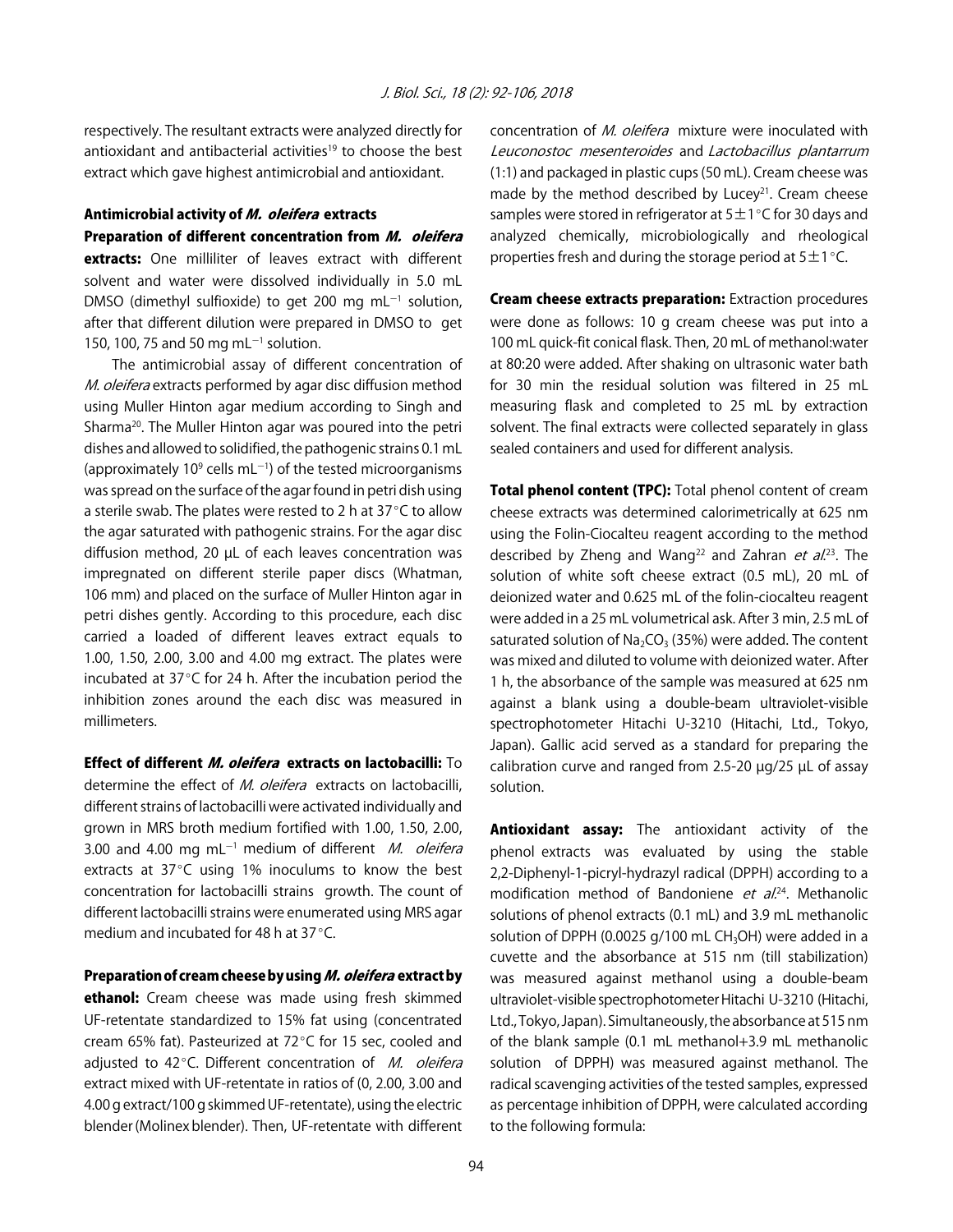$$
Inhibition (%) = \frac{100 \times (A-A_0)}{A_0}
$$

where,  $A_0$  is the absorbance at 515 nm of the blank sample at time  $t = 0$  min and A is the final absorbance of the test sample at 515 nm.

Chemical analysis: Fat, titratable acidity (T.A), total solids (T.S), fat/dry matter (F/DM), ash content and peroxide value of cream cheese samples were determined according to AOAC25. The pH values were measured using a digital laboratory Jenway 3510 pH meter, UK. Bibby Scientific LTD. Stone, Stafford shire, ST 15 OSA. Diacetyl, acetaldehyde, total nitrogen (T.N) and soluble nitrogen (S.N) contents were determined using the semi micro- Kjeldahl method as mentioned by Ling26. Total volatile fatty acids (TVFA) value was determined according to the method described by Koiskowski27 values were expressed as mL of 0.1 M NaOH/100 g cream cheese.

Microbiological analysis: Cream cheese analyzed for Lactobacillus plantarum count using MRS agar according to De Man et  $al^{28}$ . The plates were incubated at 37°C for 48 h under anaerobic condition. Leuconostoc mesenteroides counts were determined on MRS agar supplemented with 30 µg mL<sup>-1</sup> of vancomycin according to Mathot *et al.*,<sup>29</sup>. The plates were incubated at  $37^{\circ}$ C for 48 h under anaerobic conditions. Coliform bacterial counts were enumerated using violet red bile agar medium<sup>30</sup>. The plates were incubated at 37°C for 18 h. Yeasts and molds count were enumerated using potato dextrose agar acidified to pH 3.5 with sterile lactic acid solution  $(10\%)^{31}$ . The plates were aerobically incubated at  $25^{\circ}$ C for 4 days.

Texture profile analysis of cream cheese: Textural properties of experimental cream cheese were assessed using texture analyzer. Cream cheese samples were 30 mm in diameter and 20 mm in height. Samples were allowed to balance at ambient temperature for approximately 30-45 min prior to testing. The various textural parameters, hardness, springiness, cohesiveness, gumminess and chewiness were estimated according to the method of International Dairy Federation<sup>32</sup>.

Color measurements of cream cheese: Color of cream cheese samples was measured using a Hunter colorimeter model D2s A-2 (Hunter Assoc. Lab Inc., VA, USA) following the instruction of the user manual Hunter colorimeter. This colorimeter is designed to stimulate the color matching

response function of human observer. The color values were measured to the absolute values of a perfect white diffuser (white tile) as measured under the same geometric conditions. The instrument was first standardized using a white tile (top of the scale) and a black tile (bottom of the scale). A specimen of the cream cheese (flat layer) was placed at the specimen port. The values of the color namely (L, a and b) were measured using the corresponding button on the colorimeter. Where:

- L: Value represents darkness from black (0) to white (100)
- a: Value represents color ranging from red  $(+)$  to green $(-)$
- b: Value represents yellow (+) to blue

Sensory evaluation: All cream cheese treatments were evaluated for sensory attributes such as flavor and appearance, body and texture, taste and spread-ability on a 9-point scale  $(1 =$  extremely weak,  $3 =$  very weak,  $5 =$  moderate,  $7 =$  very strong,  $9 =$  extremely strong). Fresh and during storage till 4 weeks at refrigerator ( $5\pm1^{\circ}$ C) by members of Dairy department, National Research Center (NRC) according to Stone and Sidel<sup>33</sup>.

Statistical analysis: The data were analyzed according to Statistical Analysis System Users Guide SAS Institute (SAS Institute, Inc, U.S.A). Separation among means in triplicates was carried out using Duncan's multiple tests<sup>34</sup>. All results data analysis in two ways accepts the chemical composition data analysis in one way. The differences were considered to be significant at p<0.05. Data of antioxidant, total phenol content, total yield of M. oleifera leaves and peroxide value were expressed as mean±standard deviation of the 3 replicates.

#### RESULTS

Determination the antimicrobial activity of M. oleifera leaves extracts with different solvents and water: The antimicrobial activity of ethanol 95%, acetone, (80:20%) ethanol: water and aqueous extract of M. oleifera leaves with different concentration (1.00, 1.50, 2.00, 3.00 and 4.00 mg mL $^{-1}$  DMSO) against different pathogenic strains were found in Tables 1-4. All extracts showed significantly changeable degrees of antimicrobial action on the tested microorganisms. The antimicrobial activity increased significantly by increasing the concentration of M. oleifera leaves extracts.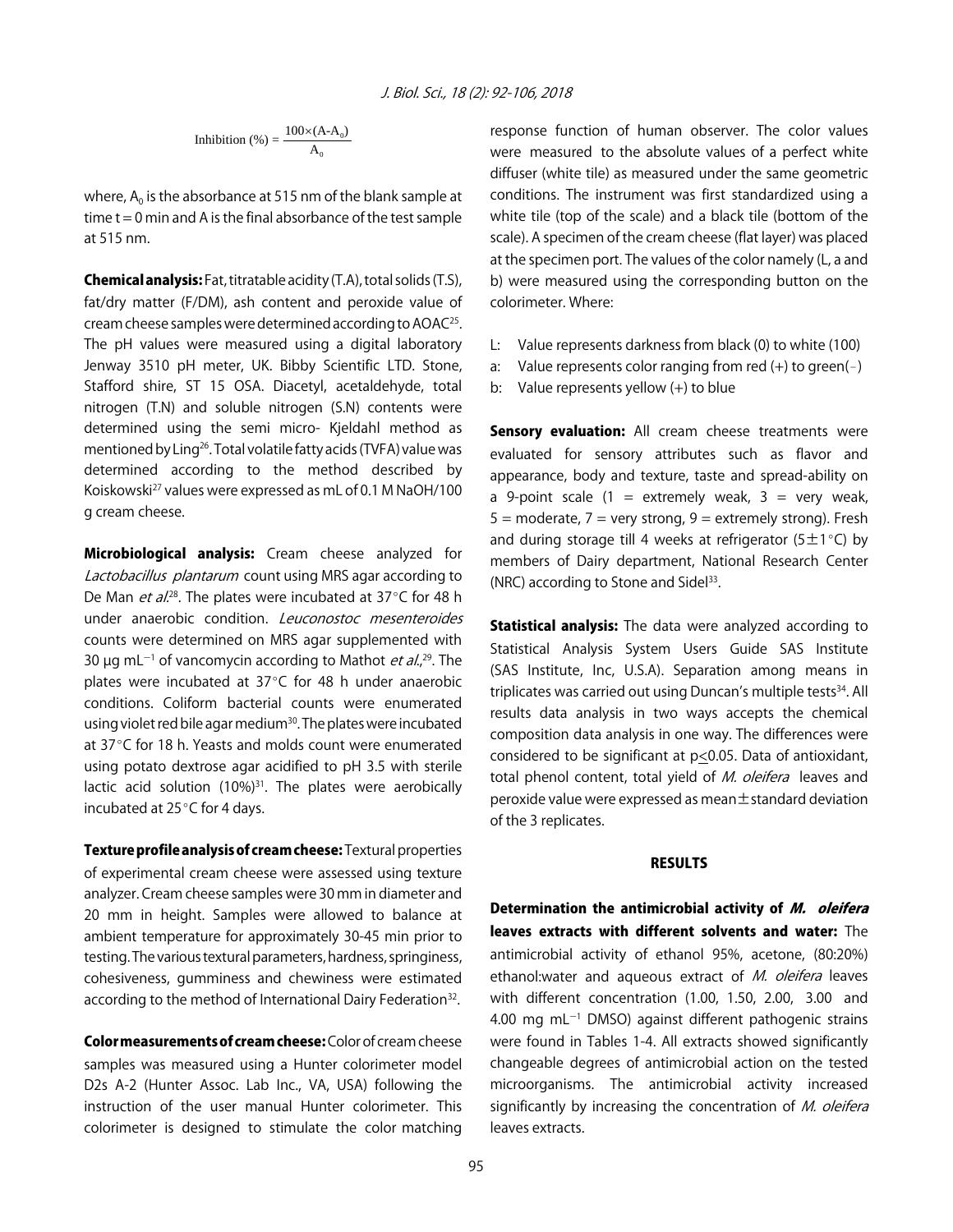#### Table 1: Effect of antimicrobial of *M. oleifera* leaves extracted by ethanol 95% on pathogenic strains

|                          |          | Diameter of inhibition zone (mm) |                  |                    |                    |
|--------------------------|----------|----------------------------------|------------------|--------------------|--------------------|
|                          | 00.1     | 1.50                             | 2.00             | 3.00               | 4.00               |
| Pathogenic strains       |          |                                  | mgmL             |                    |                    |
| <b>Bacillus</b> cereus   | QEa      | $12^{Da}$                        | 18 <sup>Ca</sup> | $20^{Ba}$          | $22^{Aa}$          |
| Bacillus subtilis        | 7Eb      | q <sup>Db</sup>                  | 13 <sup>cc</sup> | $15^{Bc}$          | $19^{Ab}$          |
| Staphylococcus aureus    | gEa      | 11Da                             | 15 <sup>cb</sup> | $18^{bb}$          | $20^{Ab}$          |
| Pseudomonas aeruginosa   | 5Ec      | 7Dd                              | 10 <sup>cd</sup> | 13 <sup>Bd</sup>   | $16^{Ac}$          |
| Listeria monocytogenes   |          |                                  | $4^{\text{C}}$   | $6^{Be}$           | <b>g</b> Ad        |
| Escherichia coli         | QEa      | $11^{Da}$                        | 14 <sup>cb</sup> | $19^{Ba}$          | $21^{Aa}$          |
| Yersinia enterocolitica  |          |                                  | ιSc              | 5 <sub>Be</sub>    | 7Ae                |
| Salmonella typhimurium   |          |                                  | Зc               | $6^{Be}$           | <b>g</b> Ad        |
| Aspergillus niger        |          |                                  | ιSc              | 5 <sub>Be</sub>    | 8 <sup>Ae</sup>    |
| Aspergillus flavus       |          |                                  |                  | 3 <sup>Bf</sup>    | 6 <sup>Af</sup>    |
| Pencillium roqueforti    |          |                                  |                  | 2 <sup>Bf</sup>    | 5 <sup>Af</sup>    |
| Saccharomyces cerevisiae | $6^{Db}$ | 8 <sub>Cd</sub>                  | $11^{Bd}$        | $14$ <sup>Ac</sup> | $15$ <sup>Ac</sup> |

Data expressed as mean of 3 replicates. Means in the same row showing the same capital letters are not significantly different ( $p \le 0.05$ ). Means in the same column showing the same small letters are not significantly different ( $p \le 0.05$ )

#### Table 2: Effect of antimicrobial of M. oleifera leaves extracted by ethanol:water (80:20%) on pathogenic strains

Diameter of inhibition zone (mm)

|                          | 1.00                       | 1.50       | 2.00          | 3.00            | 4.00              |
|--------------------------|----------------------------|------------|---------------|-----------------|-------------------|
| Pathogenic strains       |                            |            | $mgmL^{-1}$   |                 |                   |
| Bacillus cereus          | 10 <sup>Eq</sup>           | $11^{Da}$  | $15^{\circ}a$ | $16^{Ba}$       | $18^{Aa}$         |
| <b>Bacillus</b> subtilis | 5Ec                        | <b>RDP</b> | $10^{cc}$     | $13^{bb}$       | $15^{Ab}$         |
| Staphylococcus aureus    | 4 <sup>E<sub>c</sub></sup> | $6^{Dc}$   | qCc           | $13^{bb}$       | $16^{Ab}$         |
| Pseudomonas aeruginosa   | 3Ed                        | 5Dc        | <b>RCd</b>    | $10^{Bc}$       | 13Ac              |
| Listeria monocytogenes   |                            |            | $2$ Ce        | 3 <sub>Bq</sub> | 6 <sup>Ad</sup>   |
| Escherichia coli         | 7Eb                        | $10^{Da}$  | 13Cb          | $16^{Ba}$       | $19^{Aa}$         |
| Yersinia enterocolitica  |                            |            | $2$ Ce        | $4^{Bd}$        | 5 <sup>Ad</sup>   |
| Salmonella typhimurium   |                            |            |               | 3 <sub>Bq</sub> | 6 <sup>Ad</sup>   |
| Aspergillus niger        |                            |            | <b>3</b> Ce   | $4^{Bd}$        | 6 <sup>Ad</sup>   |
| Aspergillus flavus       |                            |            |               | 3 <sub>Bd</sub> | 5 <sup>Ad</sup>   |
| Pencillium roqueforti    |                            |            |               |                 | $4$ <sup>Ae</sup> |
| Saccharomyces cerevisiae |                            | <b>3Dq</b> | 7Cd           | gBc             | $12^{Ac}$         |

Data expressed as mean of 3 replicates. Means in the same row showing the same capital letters are not significantly different ( $p \le 0.05$ ). Means in the same column showing the same small letters are not significantly different ( $p \le 0.05$ )

#### Table 3: Effect of antimicrobial of M. oleifera leaves extracted by acetone on pathogenic strains

|                          |            | Diameter of inhibition zone (mm) |                  |                  |                    |
|--------------------------|------------|----------------------------------|------------------|------------------|--------------------|
|                          | 1.00       | . 50                             | 2.00             | 3.00             | 4.00               |
| Pathogenic strains       |            |                                  | mgmL             |                  |                    |
| <b>Bacillus cereus</b>   | gEa        | 10 <sup>Da</sup>                 | 15 <sup>Ca</sup> | 17 <sub>Ba</sub> | 19 <sup>Aa</sup>   |
| Bacillus subtilis        | ςEb        | 7Db                              | gCb              | $10^{8b}$        | $15^{Ab}$          |
| Staphylococcus aureus    | <b>DEC</b> | $4^{Dc}$                         | 7Cb              | $10^{8b}$        | $14^{Ab}$          |
| Pseudomonas aeruginosa   |            | 2Dd                              | 5Cc              | 7Bc              | $12^{Ac}$          |
| Listeria monocytogenes   |            |                                  | 4 <sup>CC</sup>  | 7Bc              | $10^{Ad}$          |
| Escherichia coli         |            | 2Dd                              | 7Cb              | $10^{bb}$        | $13$ <sup>Ac</sup> |
| Yersinia enterocolitica  |            |                                  |                  | 3 <sub>B</sub> q | $5^{\text{Ae}}$    |
| Salmonella typhimurium   |            |                                  |                  |                  | $5^{\text{Ae}}$    |
| Aspergillus niger        |            |                                  |                  | つBd              | 4 <sup>Af</sup>    |
| Aspergillus flavus       |            |                                  |                  |                  | 3Af                |
| Pencillium roqueforti    |            |                                  |                  |                  | 3 <sup>Af</sup>    |
| Saccharomyces cerevisiae |            |                                  |                  | QBb              | $13^{Ac}$          |

Data expressed as mean of 3 replicates. Means in the same row showing the same capital letters are not significantly different ( $p \le 0.05$ ). Means in the same column showing the same small letters are not significantly different ( $p \le 0.05$ )

Ethanolic extract (Table 1) showed greatest zone of inhibition against  $B$ . cereus in addition to the lowly activity against *A. flavus* especially at the concentration 4.00 mg mL<sup>-1</sup>. Moreover, the 1.00 mg mL $^{-1}$  concentration showed the lowest

concentration gave inhibition zone with  $B$ . cereus,  $B$ . subtilis, S. aureus, E. coli, P. aeruginosa and S. cerevisiae, not detected any inhibition zone with other tested pathogens as the same concentration.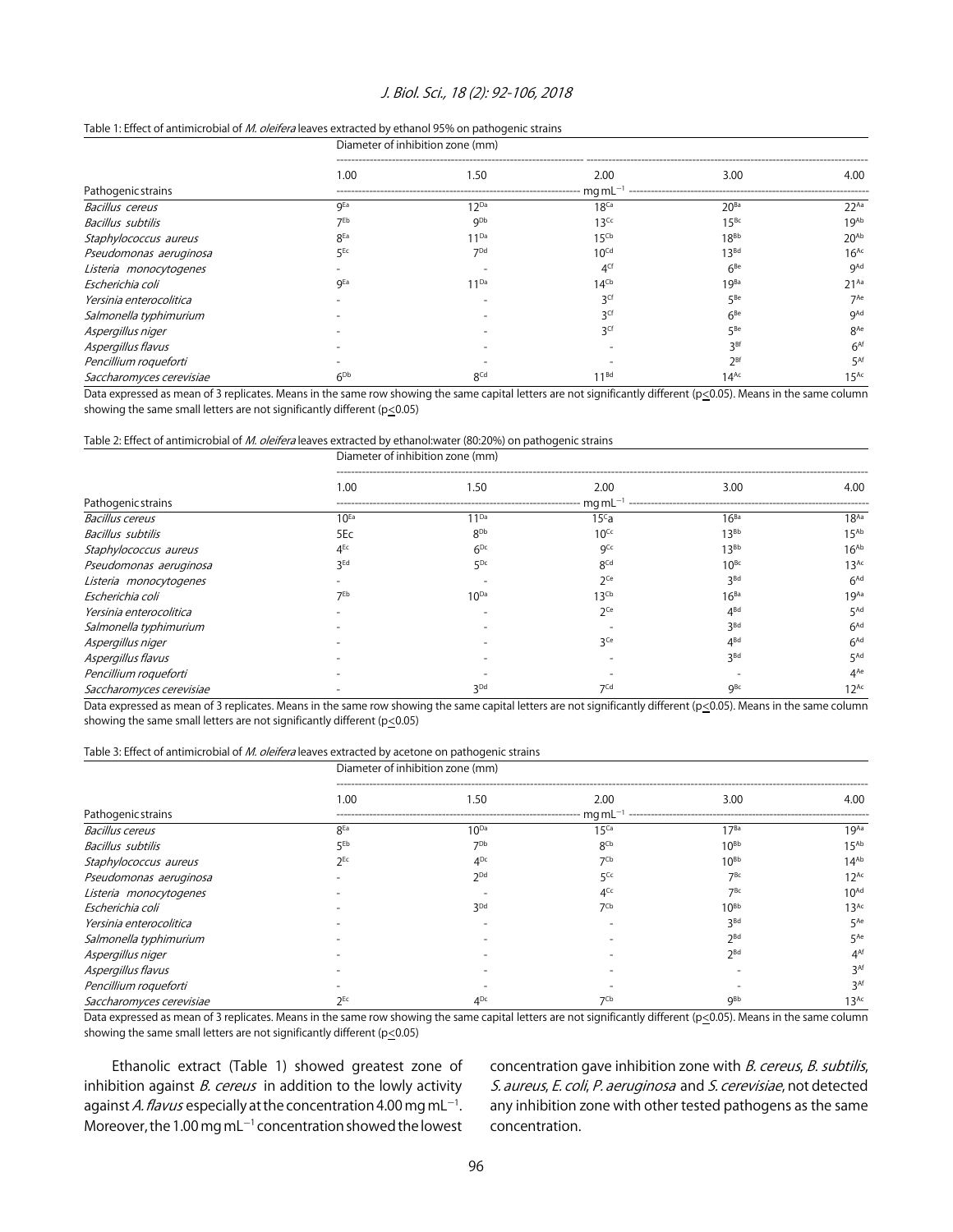#### Table 4: Effect of antimicrobial of M. oleifera leaves extracted by water on pathogenic strains

|                          |            | Diameter of inhibition zone (mm) |                |                 |                 |  |  |  |  |
|--------------------------|------------|----------------------------------|----------------|-----------------|-----------------|--|--|--|--|
|                          | 1.00       | 1.50                             | 2.00           | 3.00            | 4.00            |  |  |  |  |
| Pathogenic strains       |            |                                  | mg mL          |                 |                 |  |  |  |  |
| <b>Bacillus cereus</b>   | <b>QEa</b> | <b>қ</b> Dа                      | 7Ca            | RBa             | 11 Aa           |  |  |  |  |
| <b>Bacillus</b> subtilis |            | 3DP                              | ςCb            |                 | $10^{Aa}$       |  |  |  |  |
| Staphylococcus aureus    |            | ንDb                              |                | 6 <sup>BB</sup> | 8 <sup>Ab</sup> |  |  |  |  |
| Pseudomonas aeruginosa   |            |                                  | २ <sup>c</sup> | 5Bb             | $7$ Ac          |  |  |  |  |
| Listeria monocytogenes   |            |                                  |                | 3 <sub>Bc</sub> | 5 <sup>Ad</sup> |  |  |  |  |
| Escherichia coli         |            | ንDb                              | 5Cb            | $R^{\text{Ba}}$ | $10^{Aa}$       |  |  |  |  |
| Yersinia enterocolitica  |            |                                  |                |                 | $4^{Ad}$        |  |  |  |  |
| Salmonella typhimurium   |            |                                  |                |                 | 3 <sup>Ae</sup> |  |  |  |  |
| Aspergillus niger        |            |                                  |                |                 | $2^{Ae}$        |  |  |  |  |
| Aspergillus flavus       |            |                                  |                |                 |                 |  |  |  |  |
| Pencillium roqueforti    |            |                                  |                |                 |                 |  |  |  |  |
| Saccharomyces cerevisiae |            |                                  |                | ςBb             | 7Ac             |  |  |  |  |

Data expressed as mean of 3 replicates. Means in the same row showing the same capital letters are not significantly different (p<0.05). Means in the same column showing the same small letters are not significantly different (p<0.05)

Table 5: Effect of *M. oleifera* extracts with ethanol 95% on probiotic bacteria (log CFU mL<sup>-1</sup>)

|                           |                      | 1.00                 | .50                   | 2.00                 | 3.00         | 4.00                |
|---------------------------|----------------------|----------------------|-----------------------|----------------------|--------------|---------------------|
| Probiotic strains         | Control              |                      |                       | – mamL               |              |                     |
| Lactobacillus acidophilus | 9.00 <sup>Ca</sup>   | $9.24$ <sup>Ca</sup> | $9.26$ <sup>Cb</sup>  | $9.80^{Bb}$          | $10.03^{Bb}$ | 10.37 <sup>Ab</sup> |
| Lactobacillus helyeticus  | $8.10^{Cb}$          | 8.70 <sup>cb</sup>   | $8.96$ <sub>BCc</sub> | $9.31^{Bc}$          | $9.50^{Bc}$  | 10.33Ab             |
| Lactobacillus casei       | $8.25$ <sup>Cb</sup> | $8.46$ <sup>Cb</sup> | $8.53^{c}$            | $9.03$ <sup>Cc</sup> | $9.30^{Bc}$  | $9.90^{Ac}$         |
| Lactobacillus plantarum   | $9.20$ <sup>Ca</sup> | 9.38 <sup>Ca</sup>   | $9.70$ <sup>Ca</sup>  | $10.16^{Ba}$         | $10.51^{Aa}$ | $10.70^{Aa}$        |
| Lactobacillus rhamnosus   | 8.00 <sup>cb</sup>   | $8.35$ <sup>Cc</sup> | 8.50 <sup>cd</sup>    | 8.75 <sup>cd</sup>   | $9.20^{Bc}$  | $9.63^{Ad}$         |

Data expressed as mean of 3 replicates. Means in the same row showing the same capital letters are not significantly different ( $p \le 0.05$ ). Means in the same column showing the same small letters are not significantly different ( $p \le 0.05$ )

Table 6: Effect of *M. oleifera* extract with ethanol:water (80:20) on probiotic bacteria (log CFU mL $^{-1}$ )

|                           |                    | 1.00                 | .50                 | 2.00                  | 3.00                 | 4.00         |
|---------------------------|--------------------|----------------------|---------------------|-----------------------|----------------------|--------------|
| Probiotic strains         | Control            |                      |                     | $\cdot$ ma mL $^{-1}$ |                      |              |
| Lactobacillus acidophilus | 8.80 <sup>Ch</sup> | 8.90 <sup>cb</sup>   | $9.05^{BCb}$        | $9.00^{BCb}$          | $9.15^{Bc}$          | $9.56^{Ab}$  |
| Lactobacillus helveticus  | 8.60 <sup>cb</sup> | $8.70$ <sup>Cc</sup> | 8.86 <sup>BCc</sup> | $9.10^{8b}$           | $9.35$ <sup>Ac</sup> | $9.40^{Ab}$  |
| Lactobacillus casei       | 8.00 <sup>pc</sup> | 8.25 <sup>Dd</sup>   | 8.38 <sup>cd</sup>  | $8.50$ <sup>Cc</sup>  | $9.10^{AB}$          | $9.30^{Ab}$  |
| Lactobacillus plantarum   | $9.00^{Da}$        | $9.10^{Da}$          | $9.35^{Da}$         | $9.60$ <sup>Ca</sup>  | 9.80 <sup>Bab</sup>  | $10.00^{Aa}$ |
| Lactobacillus rhamnosus   | $8.10^{Bc}$        | 8.16 <sup>Bd</sup>   | 8.25 <sup>Bd</sup>  | 8.30 <sup>BC</sup>    | 8.70 <sup>Ad</sup>   | $8.86^{Ac}$  |

Data expressed as mean of 3 replicates. Means in the same row showing the same capital letters are not significantly different ( $p \le 0.05$ ). Means in the same column showing the same small letters are not significantly different (p<0.05)

The same trend of results observed in Table 2 when used ethanol with water (80:20%) in extracted. The diameter of inhibition zone ranged between 18-5 mm at the 4.00 mg concentration with different tested pathogens and these diameters of inhibition significantly decreased with the lowest concentration and not detected any inhibition zone with most tested pathogens at this concentration 1.00 mg mL $^{\rm -1}.$ 

In acetone extract (Table 3) found that  $B$ . cereus more sensitive to different concentration of extract which the diameter of inhibition zone against  $B$ . cereus ranges from 19-8 mm and the more resistant pathogen are Y. enterocolitica and A. flavus which not detected any inhibition zone at the concentration 1.00, 1.50 and  $2.00 \,\mathrm{mg} \,\mathrm{mL^{-1}}$ .

The data also showed that the usage water in the extracted gave the lowest inhibition zone (Table 4) when compared with other solvents and the pathogens  $E.$  coli,

Y. enterocolitica, A. falvus and A. niger more resistant to different concentration when used aqueous extract.

Effect of different M. oleifera extracts on lactobacilli: Effect of M. oleifera leaves extracts with different solvents and water at varied concentrations on the growth of probiotics bacteria is presented in Tables 5-8. The growth of all studied probiotic strains was affected by different extracts. All probiotics strains have significant different between different M. olifera leaves extracts. The obtained data showed that increasing the concentration of different extracts from control to 4 mg mL $^{-1}$  medium lead to raise the probiotic bacterial growth. Also, it could be recognized that all studied probiotic bacteria significantly propagated well when using ethanol in the extraction (Table 5) compared with the aqueous extract (Table 8). Consequently, the lactobacilli at 4 mg mL $^{-1}$  at 37 $^{\circ}$ C especially with ethanolic extract, Lactobacillus plantarum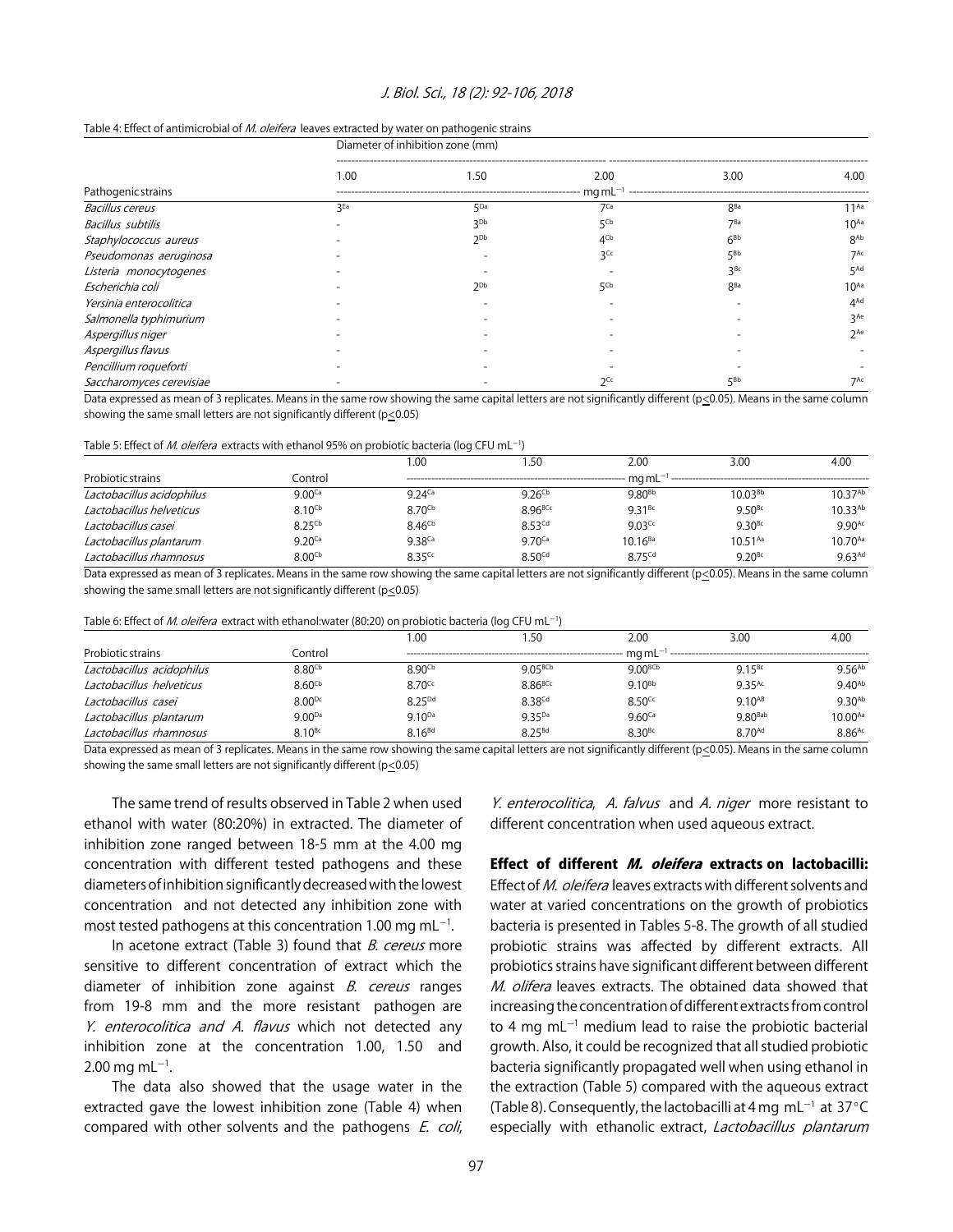#### Table 7: Effect of *M. oleifera* extracts with acetone on probiotic bacteria (log CFU mL<sup>-1</sup>)

|                           |                    | 00.1                 | .50                  | 2.00                 | 3.00                 | 4.00                 |
|---------------------------|--------------------|----------------------|----------------------|----------------------|----------------------|----------------------|
| Probiotic strains         | Control            |                      |                      | mamL                 |                      |                      |
| Lactobacillus acidophilus | $8.75^{Ba}$        | $8.77^{Bb}$          | $8.70^{Bb}$          | $8.80^{Bb}$          | 8.90 <sup>Ab</sup>   | $9.20^{Ab}$          |
| Lactobacillus helveticus  | 8.60 <sup>cb</sup> | $8.64$ <sup>Cb</sup> | 8.70 <sup>Cb</sup>   | $8.75^{cb}$          | $9.00^{Ba}$          | $9.35^{Aa}$          |
| Lactobacillus casei       | $8.10^{Dc}$        | 8.38 <sup>Dc</sup>   | $8.30^{Dc}$          | $8.55$ <sup>Cc</sup> | 8.75 <sup>Bb</sup>   | $9.00^{Ab}$          |
| Lactobacillus plantarum   | 8.90 <sup>Ca</sup> | 9.05 <sup>Ca</sup>   | 9.00 <sup>Ca</sup>   | $9.25^{Ba}$          | $9.30^{Aa}$          | $9.45^{Aa}$          |
| Lactobacillus rhamnosus   | 8.00 <sup>Bd</sup> | $8.15^{Bd}$          | $8.25$ <sub>Bc</sub> | 8.30 <sup>BC</sup>   | $8.55$ <sup>Ac</sup> | $8.60$ <sup>Ac</sup> |

Data expressed as mean of 3 replicates. Means in the same row showing the same capital letters are not significantly different (p<0.05). Means in the same column showing the same small letters are not significantly different (p<0.05)

| Table 8: Effect of <i>M. oleifera</i> extracts with water on probiotic bacteria (log CFU mL <sup>-1</sup> ) |  |  |  |
|-------------------------------------------------------------------------------------------------------------|--|--|--|
|-------------------------------------------------------------------------------------------------------------|--|--|--|

|                           |                      | 0.00                 | .50                | 2.00        | 3.00        | 4.00                 |
|---------------------------|----------------------|----------------------|--------------------|-------------|-------------|----------------------|
| Probiotic strains         | Control              |                      |                    | mgmL        |             |                      |
| Lactobacillus acidophilus | 8.50 <sup>BB</sup>   | $8.55^{Bb}$          | $8.45^{Bb}$        | $8.50^{Bb}$ | $8.65^{Bb}$ | 8.77 <sup>Ab</sup>   |
| Lactobacillus helveticus  | $8.35^{Bb}$          | $8.40^{8b}$          | $8.50^{8b}$        | $8.65^{Bb}$ | 8.80Aab     | $8.90^{Aa}$          |
| Lactobacillus casei       | 8.20 <sup>cb</sup>   | $8.45$ <sup>Cb</sup> | 8.40 <sup>Ch</sup> | $8.55^{Bb}$ | $8.60^{Bb}$ | 8.75 <sup>Ab</sup>   |
| Lactobacillus plantarum   | $8.75^{Ba}$          | $8.70^{Ba}$          | $8.77^{Ba}$        | $8.85^{Ba}$ | $9.00^{Ba}$ | $9.20^{Aa}$          |
| Lactobacillus rhamnosus   | $8.10$ <sup>Cc</sup> | $8.15$ <sup>Cc</sup> | $8.25^{Bc}$        | $8.35^{Bc}$ | $8.40^{Bc}$ | $8.55$ <sup>Ac</sup> |

Data expressed as mean of 3 replicates. Means in the same row showing the same capital letters are not significantly different ( $p \le 0.05$ ). Means in the same column showing the same small letters are not significantly different ( $p \le 0.05$ )

Table 9: Antioxidant activity (%) by DPPH, total phenol (mg g $^{-1}$ ) and total yield/100 g dry weight samples (D.W.S.)

|                    | $\cdots$              |                                          |                                |
|--------------------|-----------------------|------------------------------------------|--------------------------------|
| Extraction solvent | Total yield (%) (D.W) | Total phenol content (mg $q^{-1}$ , D.W) | Antioxidant activity % by DPPH |
| Ethanol            | 14.50 $\pm$ 0.25      | 16.86±0.2946                             | $51.12 \pm 0.56$               |
| Acetone            | 14.00±0.84            | $14.11 \pm 0.2652$                       | $47.24 \pm 0.32$               |
| Water              | $5.50 \pm 0.67$       | $8.41 \pm 0.9723$                        | $34.03 \pm 0.40$               |
| Ethanol:water      | 17.50±0.29            | 14.60 ± 0.1620                           | $43.31 \pm 0.48$               |
| .                  | _ _                   |                                          |                                |

Mean±Standard deviation, D.W: Dry weight

Table 10: Chemical composition of cream cheese with different ratios of ethanol extracted

| Treatments     | .                  | Moisture           | Fat   | Fat/DM             | Protein           | Ash              |
|----------------|--------------------|--------------------|-------|--------------------|-------------------|------------------|
| Control        | $31.21^{D}$        | 68.79 <sup>A</sup> | 1 5 A | 48.06 <sup>A</sup> | $9.49^{\circ}$    | .53 <sup>D</sup> |
|                | $31.32^c$          | 68.68 <sup>B</sup> | 1 E A | 47.89 <sup>B</sup> | 9.48 <sup>c</sup> | .55 <sup>c</sup> |
| T <sub>2</sub> | 31.39 <sup>B</sup> | $68.61^{B}$        | 15A   | 47.79 <sup>c</sup> | $9.53^{\text{E}}$ | $.57^B$          |
| T3             | 31.61 <sup>A</sup> | 68.39 <sup>c</sup> | 1 E A | $47.45^{D}$        | 9.71 <sup>A</sup> | $1.61^{\circ}$   |

Data expressed as mean of 3 replicates. Means in the same column showing the same capital letters are not significantly different (p<0.05), T.S: Total solids, DM: Dry matter

exhibited a higher growth and followed by *Lactobacillus* acidophilus than others lactobacilli, which the count significantly increased around 1.5 and 1.37 log cycles for the same strains, respectively as in (Table 5). When used aqueous extract the Lactobacillus plantarum and Lactobacillus acidophilus counts increased around only 0.50 and 0.22 log cycles, respectively as in (Table 8). Also, the extraction by ethanol:water (80:20) (Table 6) found to be active in the propagate of studied probiotic strains, which the viable count improved around 1 log cycles for *Lactobacillus* plantarum and around 0.75 log cycle for Lactobacillus acidophilus.

Antioxidant activity by DPPH, total phenol and total yield of *M. oleifera* leaves extracted by different methods: The antioxidant activity which determined by DPPH (%) as shown in Table 9, total phenol (mg  $g^{-1}$ ) and total yield/100 g dry weight samples of M. oleifera leaves extracted by different methods. It is clear that extracted by ethanol (95%) had highest content of antioxidant activity (51.12%) followed by

acetone and (ethanol:water) (47.24, 43.03%), respectively finally water (34.03%). Also, from the same Table 9 total phenol mg  $g^{-1}$  took the same trend of antioxidant activity %. Ethanol extracted recorded highest total phenol (16.86 mg  $q^{-1}$ D.W.S), whereas (ethanol:water) and acetone intermediate (14.60, 14.11 mg  $g^{-1}$  D.W.S), respectively. On the other hand, water extract had lowest total phenol (8.41 mg  $g^{-1}$  D.W.S). Moreover, data presented from the same Table 9 shows the total yield/100 g dry weight samples by different methods. Extract with ethanol:water gained highest percent (17.50/100 g D.W.S) than other treatments followed by ethanol and acetone (14.50, 14.00/100g D.W.S), respectively. Whereas, water extract with water had lowest yield (5.5/100 g D.W.S).

Chemical composition of cream cheese with different ratios of ethanol extracted: The chemical composition of cream cheese by using different ratios of ethanol extract presented in Table 10. From the table, it was found that T3 (4.00 g/100 g cheese) extract had highest total solids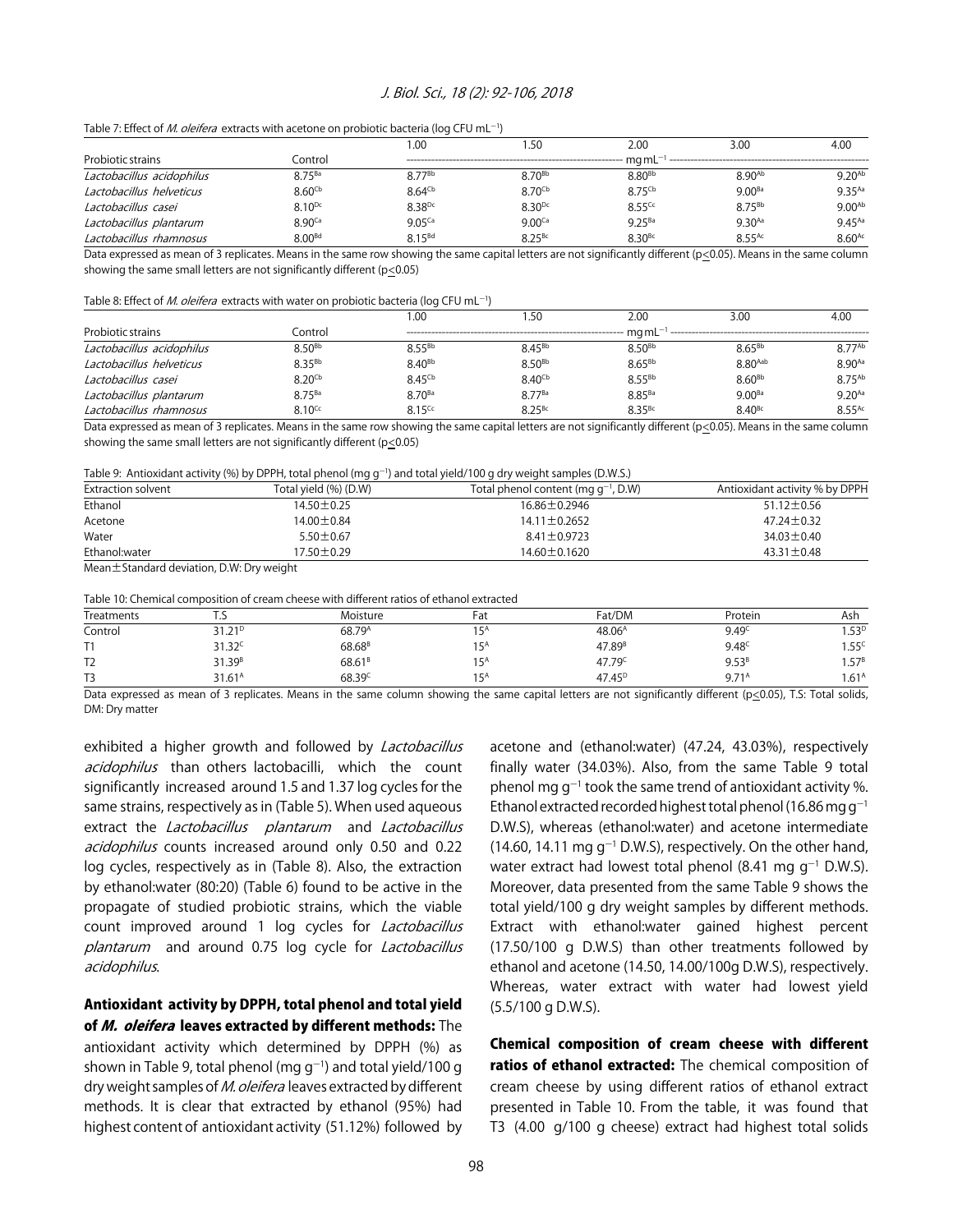|                | Storage        | T.S                   | Fat                |                      | T.A                  | TVFA (mL)            | <b>SN</b>             |                       |                       | Diacetyl              | Acetaldehyde          |
|----------------|----------------|-----------------------|--------------------|----------------------|----------------------|----------------------|-----------------------|-----------------------|-----------------------|-----------------------|-----------------------|
| Treatments     | (Weeks)        | (% )                  | (%)                | pH                   | (%)                  | NaOH 0.1N/100g       | (%)                   | Fat/DM                | SN/TN                 | mg/100 g              | mg/100 $q$            |
| Control        | Fresh          | $31.21^{De}$          | $15$ <sup>Ac</sup> | $5.00^{Aa}$          | $1.10^{Ae}$          | 4.00 <sup>De</sup>   | $0.092^{Be}$          | $48.06^{Ae}$          | $0.97$ <sup>Ce</sup>  | 10.6 <sup>De</sup>    | 9.74 <sup>De</sup>    |
| T1             |                | 31.32 <sup>Ce</sup>   | $15^{Ac}$          | $5.00^{Aa}$          | $1.10^{Ae}$          | $4.20$ <sup>Ce</sup> | $0.091^{Be}$          | 47.89 <sup>Be</sup>   | $0.96$ <sup>Ce</sup>  | $12.4$ <sup>Ce</sup>  | $10.84$ <sup>Ce</sup> |
| T <sub>2</sub> |                | $31.39^{Be}$          | $15^{Ab}$          | 5.01 <sup>Aa</sup>   | $1.10^{Ae}$          | 4.50 <sup>Be</sup>   | $0.102$ <sup>Ae</sup> | 47.79 <sup>cd</sup>   | $1.07^{Ae}$           | $13.6^{Be}$           | $11.20^{Be}$          |
| T <sub>3</sub> |                | $31.61^{Ae}$          | $15^{Ac}$          | $5.02^{Aa}$          | $1.10^{Ae}$          | $5.20$ <sup>Ae</sup> | $0.102$ <sup>Ae</sup> | $47.45^{De}$          | $1.05^{Be}$           | $14.0^{Ae}$           | 12.52Ae               |
| Control        |                | 31.36 <sup>cd</sup>   | $15^{Ac}$          | 4.90 <sup>Aab</sup>  | $1.33^{Dd}$          | 5.60 <sup>dd</sup>   | $0.104^{Bd}$          | 47.83 <sup>Ad</sup>   | 1.096 <sup>cd</sup>   | $12.00^{Dd}$          | $9.94^{Dd}$           |
| T1             |                | 31.37 <sup>cd</sup>   | $15^{Ac}$          | $4.90^{Aa}$          | 1.38 <sup>cd</sup>   | 6.00 <sup>cd</sup>   | $0.105^{Bd}$          | 47.82 <sup>Ad</sup>   | 1.108 <sup>Ad</sup>   | 16.60 <sup>cd</sup>   | 13.56 <sup>cd</sup>   |
| T <sub>2</sub> |                | 31.41 <sup>Bd</sup>   | 15 <sub>Ab</sub>   | 4.87Ab               | $1.43^{Bd}$          | 6.40 <sup>Bd</sup>   | $0.105^{Bd}$          | 47.76 <sup>Be</sup>   | $1.102^{Bd}$          | 21.12 <sup>Bd</sup>   | $18.24^{Bc}$          |
| T <sub>3</sub> |                | 31.65 <sup>Ad</sup>   | $15^{Ac}$          | $4.85^{Ab}$          | 1.45 <sup>Ad</sup>   | 6.90 <sup>Ad</sup>   | 0.107 <sup>Ad</sup>   | 47.52 <sup>cd</sup>   | $1.102^{Bd}$          | 30.68 <sup>Ad</sup>   | 19.46 <sup>Ac</sup>   |
| Control        | $\overline{2}$ | 32.23 <sup>Dc</sup>   | $16^{Abc}$         | 4.86 <sup>Ab</sup>   | $1.53^{Dc}$          | $6.20^{Dc}$          | $0.110^{Bc}$          | 49.64 <sup>Bc</sup>   | $1.159^{Dc}$          | $21.40^{Dc}$          | $11.08^{Dc}$          |
| T1             |                | $32.48$ <sup>Cc</sup> | $16^{Abc}$         | $4.77^{Bb}$          | $1.55$ <sup>Cc</sup> | $6.96$ <sup>Cc</sup> | $0.116^{Ac}$          | $49.26$ <sup>Cc</sup> | $1.224$ <sup>Ac</sup> | $28.80$ <sup>Cc</sup> | $15.36$ <sup>Cc</sup> |
| T <sub>2</sub> |                | 32.53 <sup>Bc</sup>   | $16^{Ab}$          | $4.70$ <sup>Cc</sup> | 1.57 <sup>BC</sup>   | $7.54$ <sup>Bc</sup> | $0.116^{Ac}$          | 49.19 <sup>Dc</sup>   | $1.217^{Bc}$          | $31.56^{Bc}$          | $15.42^{Bc}$          |
| T <sub>3</sub> |                | 32.79Ac               | 17 <sup>Ab</sup>   | $4.53^{Dc}$          | $1.59$ <sup>Ac</sup> | 7.90 <sup>Ac</sup>   | $0.116^{Ac}$          | $51.85$ <sup>Ac</sup> | $1.195$ <sup>Cc</sup> | $41.40^{Ac}$          | 15.90 <sup>Ac</sup>   |
| Control        | 3              | 32.40 <sup>Db</sup>   | 17 <sup>Aab</sup>  | $4.73$ <sup>Ac</sup> | $1.55^{Db}$          | 8.00 <sup>Db</sup>   | $0.122^{Ab}$          | 52.47 <sup>Cb</sup>   | 1.29 <sub>Ab</sub>    | 32.32 <sup>Db</sup>   | $11.34^{Db}$          |
| T1             |                | 32.60 <sup>Cb</sup>   | 17 <sub>Ab</sub>   | 4.63Bc               | 1.57 <sup>cb</sup>   | $9.20$ <sup>Cb</sup> | $0.122^{Ab}$          | 52.15 <sup>Db</sup>   | 1.29Ab                | 44.60 <sup>Cb</sup>   | $21.62$ <sup>Ca</sup> |
| T <sub>2</sub> |                | 33.06 <sup>Bb</sup>   | 18 <sup>Aa</sup>   | 4.60 <sup>cd</sup>   | $1.59^{8b}$          | $9.40^{8b}$          | $0.122^{Ab}$          | 54.45Aa               | 1.29 <sub>Ab</sub>    | $46.40^{8b}$          | 25.34 <sup>Ba</sup>   |
| T <sub>3</sub> |                | 33.13Ab               | $18^{Aab}$         | $4.50^{Dc}$          | $1.63^{Ab}$          | 9.70 <sup>Ab</sup>   | $0.122^{Ab}$          | $54.33^{Ba}$          | $1.26^{Ab}$           | 50.76 <sup>Ab</sup>   | 29.92Aa               |
| Control        | $\overline{4}$ | 33.07 <sup>Da</sup>   | 18 <sup>Aa</sup>   | $4.63$ <sup>Ac</sup> | $1.65^{Da}$          | $12.4^{Da}$          | $0.137^{Ba}$          | 54.43Aa               | $1.44^{Ba}$           | $42.00^{Da}$          | $11.88^{Da}$          |
| T1             |                | $33.17$ <sup>Ca</sup> | $18^{Aa}$          | $4.56$ <sup>Bc</sup> | 1.72 <sup>Ca</sup>   | 15.0 <sup>Ca</sup>   | $0.139^{Aa}$          | 54.27 <sup>Ba</sup>   | $1.47^{Aa}$           | $50.92$ <sup>Ca</sup> | $18.12^{cb}$          |
| T <sub>2</sub> |                | $33.77^{Ba}$          | 18 <sup>Aa</sup>   | 4.55 <sup>Bd</sup>   | $1.76^{Ba}$          | $18.0^{Ba}$          | $0.139^{Aa}$          | 53.30 <sup>Cb</sup>   | $1.46^{Aa}$           | 54.70 <sup>Ba</sup>   | $21.06^{Bb}$          |
| T <sub>3</sub> |                | $35.79$ <sup>Aa</sup> | 19 <sup>Aa</sup>   | $4.46$ <sup>Cc</sup> | $1.85^{Aa}$          | $21.0^{Aa}$          | $0.140^{Aa}$          | 53.09 <sup>Db</sup>   | $1.44^{Ba}$           | 58.44 <sup>Aa</sup>   | 24.60 <sup>Ab</sup>   |

Table 11: Chemical composition of cream cheese fresh and during storage at  $5\pm1$  °C for 4 weeks

Data expressed as mean of 3 replicates. Means in the same row showing the same capital letters are not significantly different ( $p \le 0.05$ ). Means in the same column showing the same small letters are not significantly different (p<0.05), T.S: Total solids, T.A: Titratable acidity, SN: Soluble nitrogen, DM: Dry matter, TN: Total nitrogen

31.61%, protein 9.71% and ash 1.61%, whereas it had lowest fat/dry matter 47.45% and moisture 68.39% than control and other treatments. Total solids, protein and ash are increased with increase the ratio of ethanol extract. Fat/dry matter took an opposite trend it decreased with increase the ratio of ethanol extract.

Chemical composition of cream cheese fresh and during storage: Table 11 illustrates total solids during storage period. Total solids increased with increase ratio of ethanol extract fresh and during storage until 4 weeks. This may be due to the composition of M. oleifera dry leaves extract. Fat is the same in control and treatments (T1, T2, T3) fresh and after 1 week then gradually increased until 4 weeks, also fat/DM took the same trend. pH gradually decreased during storage until 4

weeks either control and treatments. Acidity took an opposite trend of pH. Statistical analysis showed that there is a significantly different between control and treatments for TS, moisture, fat/DM, protein and ash are not significantly different for fat.

#### Total volatile of fatty acids (TVFA) (0.1 NaOH/100g cheese):

TVFA is higher in treatments (T1, T2 and T3) than the control either fresh or during storage. Also, TVFA increased with increase the ratio of ethanol extract during storage period until 4 weeks.

**Soluble nitrogen:** Soluble nitrogen is higher in treatments (T1, T2 and T3) than control. Control and all treatments gradually increased during storage until 4 weeks.

Soluble nitrogen/total nitrogen: SN/TN took the same trend of soluble nitrogen. It gradually increased by increasing ratio of ethanol extract and by progress of storage period until 4 weeks.

Diacetyl: Control had lowest content of diacetyl than other treatments either fresh or during storage. Diacetyl regularly increased with the increased the ratio of ethanol extract. Control and all treatments regularly increased during cold storage period.

Acetaldehyde: Acetaldehyde content of control increased during cold storage. On the other hand acetaldehyde of treatments increased until (3 weeks) then decreased at 4 weeks. Differences between treatments and storage period for T.S, S.N, fat/DM, acetaldehyde and not significantly different for fat, T.S, T.A and acetaldehyde.

Peroxide value (PV): Results in Table 12 indicated that the control recorded highest PV (0.163 mEq.  $kg^{-1}$ ) than other treatments. Whereas, (T3) recorded lowest  $(0.158 \text{ mEq. kg}^{-1})$ PV than control and other treatments. PV increased during storage until 4 weeks in either control or treatments. On the other hand at the end of storage 4 weeks control had a highest PV of 0.621 compared to other treatments.

**Total phenol content (mg kg** $^{-1}$ **):** Table 13 illustrates that the total phenol content (mg  $kg<sup>-1</sup>$ ) of cream cheese during storage for 4 weeks. Control had lowest content of total phenol (43.23 mg  $kg^{-1}$ ) than other treatments. Total phenol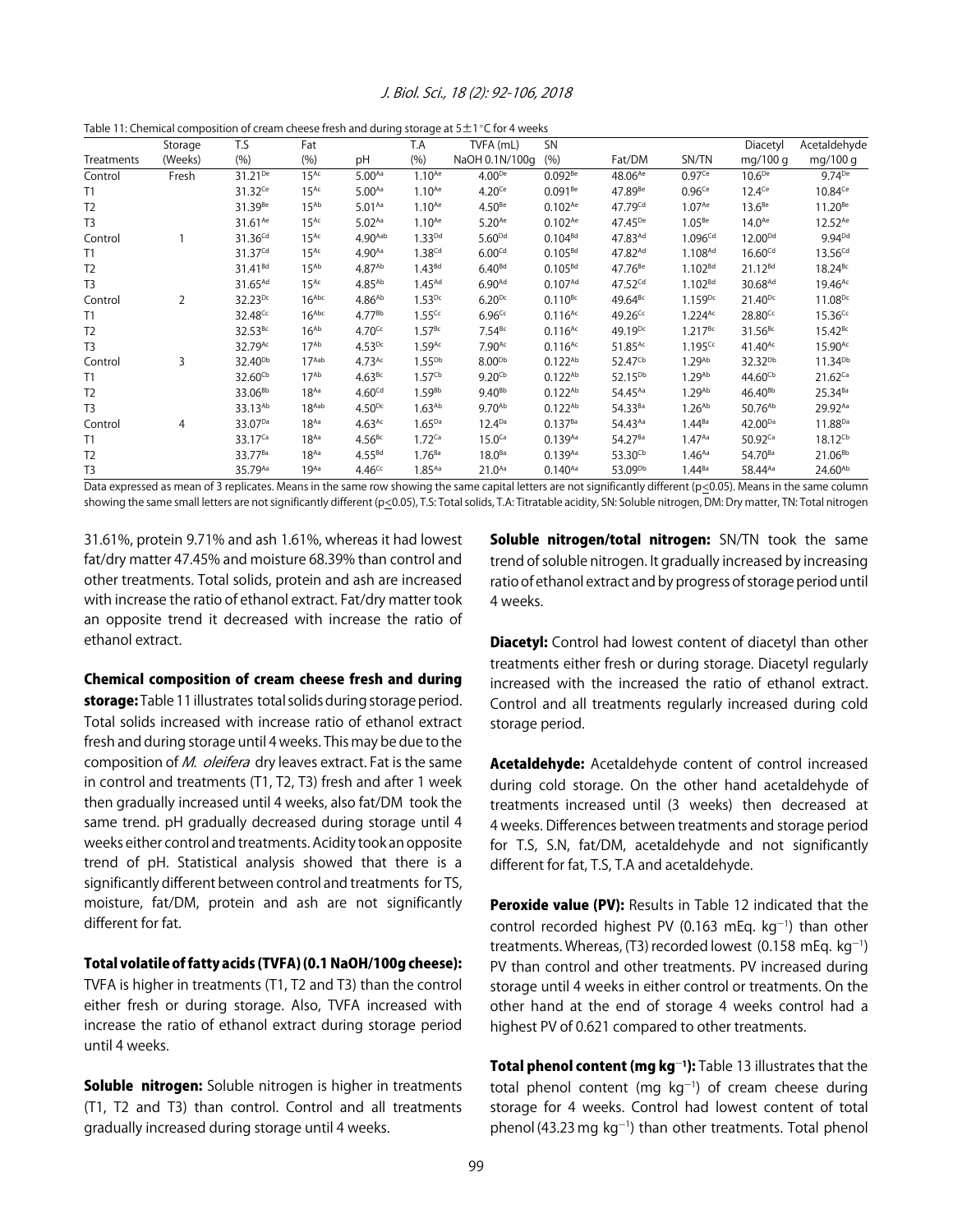|                           |                                                                                                                                      | Peroxide value (mEq. kq <sup>-1</sup> ) |                  |                      |                   |  |  |
|---------------------------|--------------------------------------------------------------------------------------------------------------------------------------|-----------------------------------------|------------------|----------------------|-------------------|--|--|
| Samples                   | Initial                                                                                                                              | 2 weeks                                 |                  | 3 weeks              | 4 weeks           |  |  |
| Control                   | $0.163 \pm 0.007$                                                                                                                    | $0.242 \pm 0.005$                       |                  | $0.496 \pm 0.011$    | $0.621 \pm 0.001$ |  |  |
| T1                        | $0.161 \pm 0.002$                                                                                                                    | $0.177 \pm 0.003$                       |                  | $0.205 \pm 0.007$    | $0.217 \pm 0.007$ |  |  |
| T <sub>2</sub>            | $0.160 \pm 0.011$                                                                                                                    | $0.171 \pm 0.005$                       |                  | $0.189 \pm 0.004$    | $0.195 \pm 0.021$ |  |  |
| T <sub>3</sub>            | $0.158 \pm 0.005$                                                                                                                    | $0.170 \pm 0.012$                       |                  | $0.194 \pm 0.011$    | $0.194 \pm 0.011$ |  |  |
| Mean ± Standard deviation |                                                                                                                                      |                                         |                  |                      |                   |  |  |
|                           | Table 13: Total phenol content by mg kg <sup>-1</sup> of cream cheese samples during storage at $5\pm1$ °C for 4 weeks               |                                         |                  |                      |                   |  |  |
|                           | Total phenol content (mg $kg^{-1}$ ) sample                                                                                          |                                         |                  |                      |                   |  |  |
| Samples                   | Initial                                                                                                                              | 2 weeks                                 |                  | 3 weeks              | 4 weeks           |  |  |
| Control                   | $43.23 \pm 1.62$                                                                                                                     | 35.10 ± 1.62                            |                  | 29.58±0.59           | 26.35±0.15        |  |  |
| T <sub>1</sub>            | $108.13 \pm 0.00$                                                                                                                    | 85.10±0.74                              |                  | 75.73±0.74           | 70.63±0.59        |  |  |
| T <sub>2</sub>            | 118.96±0.29                                                                                                                          | $95.42 \pm 1.18$                        |                  | $91.67 \pm 1.47$     | $85.31 \pm 1.33$  |  |  |
| T <sub>3</sub>            | $128.65 \pm 1.03$                                                                                                                    | 106.88 ± 1.18                           | 99.48 ± 3.68     |                      | $92.40 \pm 0.74$  |  |  |
|                           | Table 14: Antioxidant activity (%) of cream cheese during cold storage at $5\pm1$ °C for 4 weeks<br>Antioxidant activity (%) by DPPH |                                         |                  |                      |                   |  |  |
| Samples                   | Initial                                                                                                                              | 2 weeks                                 | 3 weeks          |                      | 4 weeks           |  |  |
| Control                   | $4.50 \pm 1.04$                                                                                                                      | $0.52 \pm 0.15$                         |                  | $0.42 \pm 0.15$      | $0.26 \pm 0.07$   |  |  |
| T <sub>1</sub>            | $25.81 \pm 1.85$                                                                                                                     | 23.87±1.33                              |                  | 19.69 ± 1.33         | 17.75±1.11        |  |  |
| T <sub>2</sub>            | 32.83±1.11                                                                                                                           | 30.16±0.15                              | $25.50 \pm 1.41$ |                      | 21.78±0.44        |  |  |
| T <sub>3</sub>            | 43.04±0.59                                                                                                                           | 36.60±0.37                              | 32.93±0.37       |                      | 28.22±0.37        |  |  |
| Mean ± Standard deviation |                                                                                                                                      |                                         |                  |                      |                   |  |  |
|                           | Table15: Viability of Leuconostoc mesenteroides (Log CFU q <sup>-1</sup> ) in cream cheese treatments during storage                 |                                         |                  |                      |                   |  |  |
|                           | Storage period                                                                                                                       |                                         |                  |                      |                   |  |  |
| Treatments                | Fresh                                                                                                                                | 1 week                                  | 2 weeks          | 3 weeks              | 4 weeks           |  |  |
| Control                   | $8.31^{Aa}$                                                                                                                          | $8.22$ <sup>Ac</sup>                    | $8.16^{Bc}$      | $8.26$ <sup>Ac</sup> | $8.13^{Bc}$       |  |  |
| T1                        | 8.00 <sup>Db</sup>                                                                                                                   | $8.40$ <sup>Cc</sup>                    | $9.00^{Bb}$      | $9.10^{Ab}$          | $9.16^{Ab}$       |  |  |
| T <sub>2</sub>            | $8.20^{Da}$                                                                                                                          | 8.75c                                   | $9.13^{Bb}$      | $9.20^{Ab}$          | $9.30^{Ab}$       |  |  |

 $73$  8.33 $^{\rm Da}$  8.33 $^{\rm Da}$  9.00 $^{\rm Ca}$  9.28 $^{\rm Ca}$  9.28 10.06 $^{\rm Ba}$  10.31 $^{\rm Aa}$ 

#### Table 12: Peroxide value of cream cheese during storage at  $5\pm1$  °C for 4 weeks

Data expressed as mean of 3 replicates. Means in the same row showing the same capital letters are not significantly different (p<0.05)

content increased by increasing the ratio of M. oliferera levels extract by ethanol. T3 had a highest content of total phenol 128.65 than a control and other total phenol (mg  $kg^{-1}$  sample) gradually decreased during storage until 4 weeks in control and treatments.

#### Antioxidant activity (%) of cream cheese during storage:

Table 14 shows the antioxidant activity % of cream cheese during storage for 4 weeks. It is clear that control had lowest content of antioxidant than other treatments it recorded (4.50%). Antioxidant increased by increasing the ratio of M. oleifera leaves extract (2, 3, 4.00 g/100 g cheese) it reached to 25.81, 32.82 and 43.04, respectively. Whereas, antioxidant activity in control and all treatments decreased during storage until 4 weeks.

Viability of *Leuconostoc mesenteroides* in cream cheese treatments during storage: Viability of Leuconostoc mesenteroides in cream cheese treatments as in Table 15.

indicated that the viability of Leuconostoc mesenteroides significantly increased gradually during cold storage period in the presence of M. oleifera extract especially in the treatment T3 which the viable counts of Leuconostoc mesenteroides increased around 2 log cycle after 4 weeks of storage compared control. But in the treatments T1 and T2 the count of the same strain increased around 1.16 and 1.10 log cycle, respectively compared with control. In these treatments, the addition of *Leuconostoc mesenteroides* as the starter culture enhanced the taste and flavor of the final cream cheese product which it able to produce acetaldehyde and diacetyl in the cream cheese during storage period.

Viability of Lactobacillus plantarum in cream cheese treatments during storage: In this product, addition of Lactobacillus plantarum as a probiotic strain to give healthy benefits to the human and improved the nutritional value of final product with the *M. oleifera* extract as in Table 16. From this table, it is clear that there is enhancement in the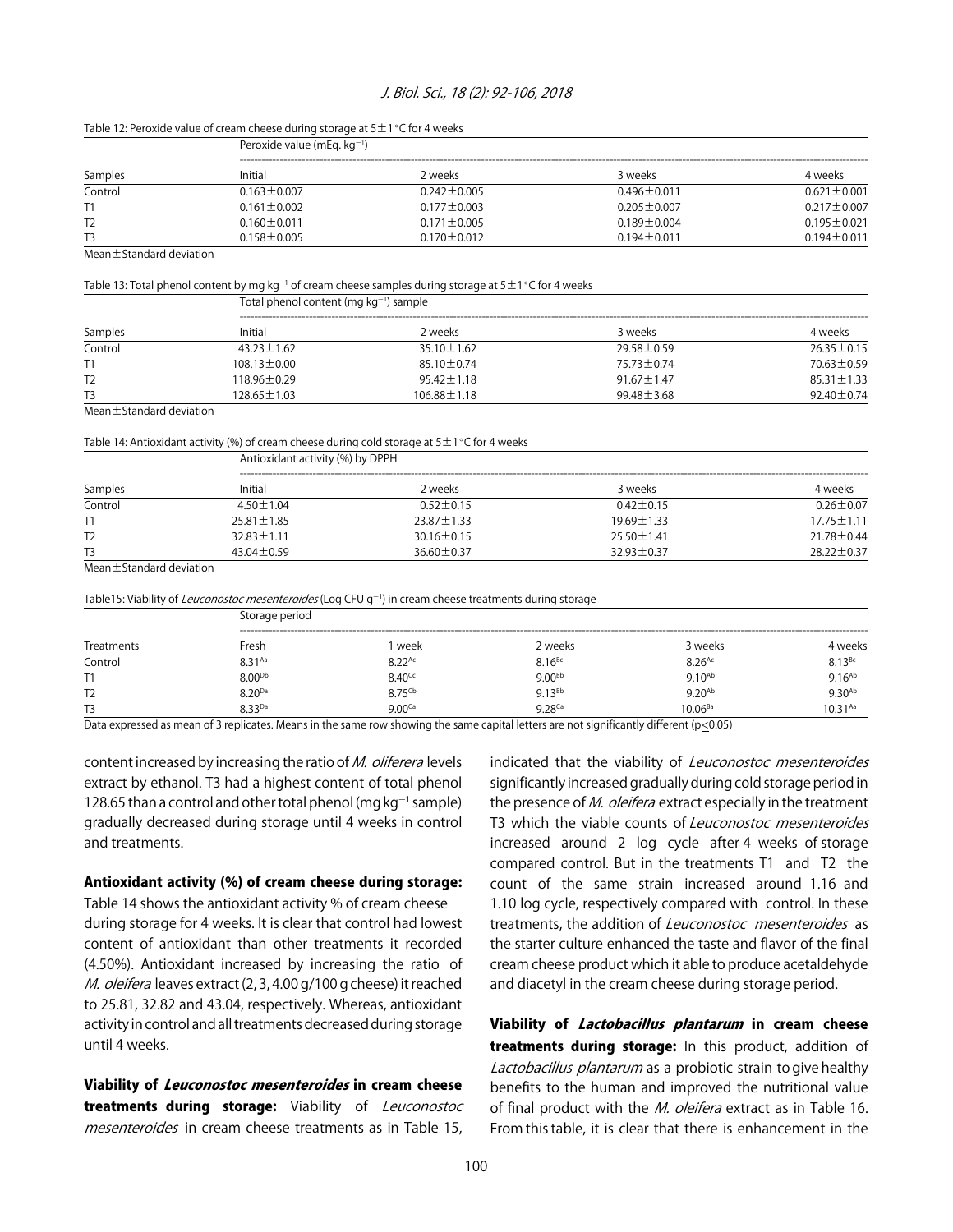| Treatments | Storage period     |                      |                      |                       |                      |  |  |
|------------|--------------------|----------------------|----------------------|-----------------------|----------------------|--|--|
|            | Fresh              | week                 | 2 weeks              | 3 weeks               | 4 weeks              |  |  |
| Control    | 8.17 <sup>cb</sup> | $8.33^{Bc}$          | 8.30 <sup>Bd</sup>   | $8.60^{Ac}$           | 8.45 <sup>Ad</sup>   |  |  |
| T1         | $8.70^{Da}$        | 9.00 <sup>Ch</sup>   | $9.34$ <sub>Bc</sub> | $9.65$ <sup>ABb</sup> | $9.73$ <sup>Ac</sup> |  |  |
| T2         | $8.62^{Da}$        | $9.25$ <sup>Ca</sup> | $9.55^{cb}$          | $9.95^{Ba}$           | $10.13^{Ab}$         |  |  |
| T3         | 8 77Ea             | $9.30^{Da}$          | $9.88$ <sup>Ca</sup> | $10.26^{Ba}$          | $10.40^{Aa}$         |  |  |

Table 16: Viability of *Lactobacillus planatrum* (Log CFU g<sup>-1</sup>) in cream cheese treatments during storage

Data expressed as mean of 3 replicates. Means in the same row showing the same capital letters are not significantly different (p<0.05). Means in the same column showing the same small letters are not significantly different ( $p \le 0.05$ )

|  |  |  | Table 17: Rheological properties of fresh cream cheese and after 4 weeks of storage at 5 $\pm$ 1°C $\,$ |
|--|--|--|---------------------------------------------------------------------------------------------------------|
|--|--|--|---------------------------------------------------------------------------------------------------------|

| Samples (Fresh)   | Hardness (N)     | Cohesiveness A area/B | Springiness (mm) | Gumminess (N) | Chewiness (M/N) |
|-------------------|------------------|-----------------------|------------------|---------------|-----------------|
| Control           | 1.2              | 0.763                 | 0.782            | 0.992         | 0.776           |
| T1                | 1.3              | 0.745                 | 0.984            | 1.010         | 0.994           |
| T <sub>2</sub>    | $\overline{1.3}$ | 0.719                 | 0.842            | 0.854         | 0.689           |
| T <sub>3</sub>    | 1.4              | 0.657                 | 0.788            | 0.819         | 0.673           |
| Samples (4 weeks) |                  |                       |                  |               |                 |
| Control           | 2.5              | 0.524                 | 0.505            | 1.699         | 0.919           |
| T1                | 3.2              | 0.472                 | 0.587            | 1.990         | 1.112           |
| T <sub>2</sub>    | 3.6              | 0.383                 | 0.541            | 0.803         | 0.393           |
| T <sub>3</sub>    | 4.1              | 0.238                 | 0.490            | 0.595         | 0.349           |

viability of *Lactobacillus plantarum* during storage period in the treatments that fortified with different concentration of M. oleifera extract compared with control. Also, it clear from the result, the viability of Lactobacillus plantarum in the treatment T3 significantly increased around 1.63 log cycle compared with control. Also, the viable count increased around 1.00 and 1.50 log cycles in the treatments T1 and T2, respectively compared with control.

Effect of adding *M. oleifera* leaves extract on the shelf life of cream cheese treatments: From present study results, it is indicated that all treatments free from coliform during storage periods which may be attributed to the pasteurization of milk during manufacturing of cream cheese beside the potential of antimicrobial activity of M. oleifera leaves extract on the coliform. Also, not observed any mold and yeast count during storage periods in all treatments prepared with M. oleifera leaves extract, but found some molds and yeasts reached to 2.00 log CFU g $^{-1}$  in control after 21 days of storage and reached to 2.33 log CFU  $g^{-1}$  after 4 weeks of storage.

Rheological properties of fresh cream cheese and after 4 weeks of storage: Table 17 reveals that the rheological properties of cream cheese during storage for 4 weeks. It shows that the hardness (N) values of treatments are higher than hardness of control fresh and during storage for 4 weeks. Hardness increased by increasing the present of *M. oleifera* leaves extract.

**Cohesiveness A area/B:** From the same table cohesiveness took the opposite trend of hardness (N). Control had higher cohesiveness than other treatments fresh and during storage for 4 weeks cohesiveness decreased by increasing the ratio of M. oleifera dry leaves extract.

Springiness: Control had lowest springiness (mm) is recorded (0.782 mm) fresh than other treatments springiness decreased by increasing the ratio of M. oleifera dry leaves extract. Also, springiness decreased during storage for 4 weeks in both control and treatments.

Gumminess (N) and chewiness: Also as presented in Table 17 gumminess took the same trend. Gumminess and chewiness were decreased by increasing M. oleifera dry leaves extract fresh and during storage for 4 weeks.

Sensory properties of cream cheese during storage: From Table 18 results of organoleptic properties revealed that control had gained higher score (9) for appearance means it extremely strong than other treatments fresh and during storage until 4 weeks. Scores gradually decreased during storage in control and all treatments.

Flavor cooked and granularity: Control and all treatments recorded (1) means extremely weak fresh and during storage until 4 weeks for flavor and granularity.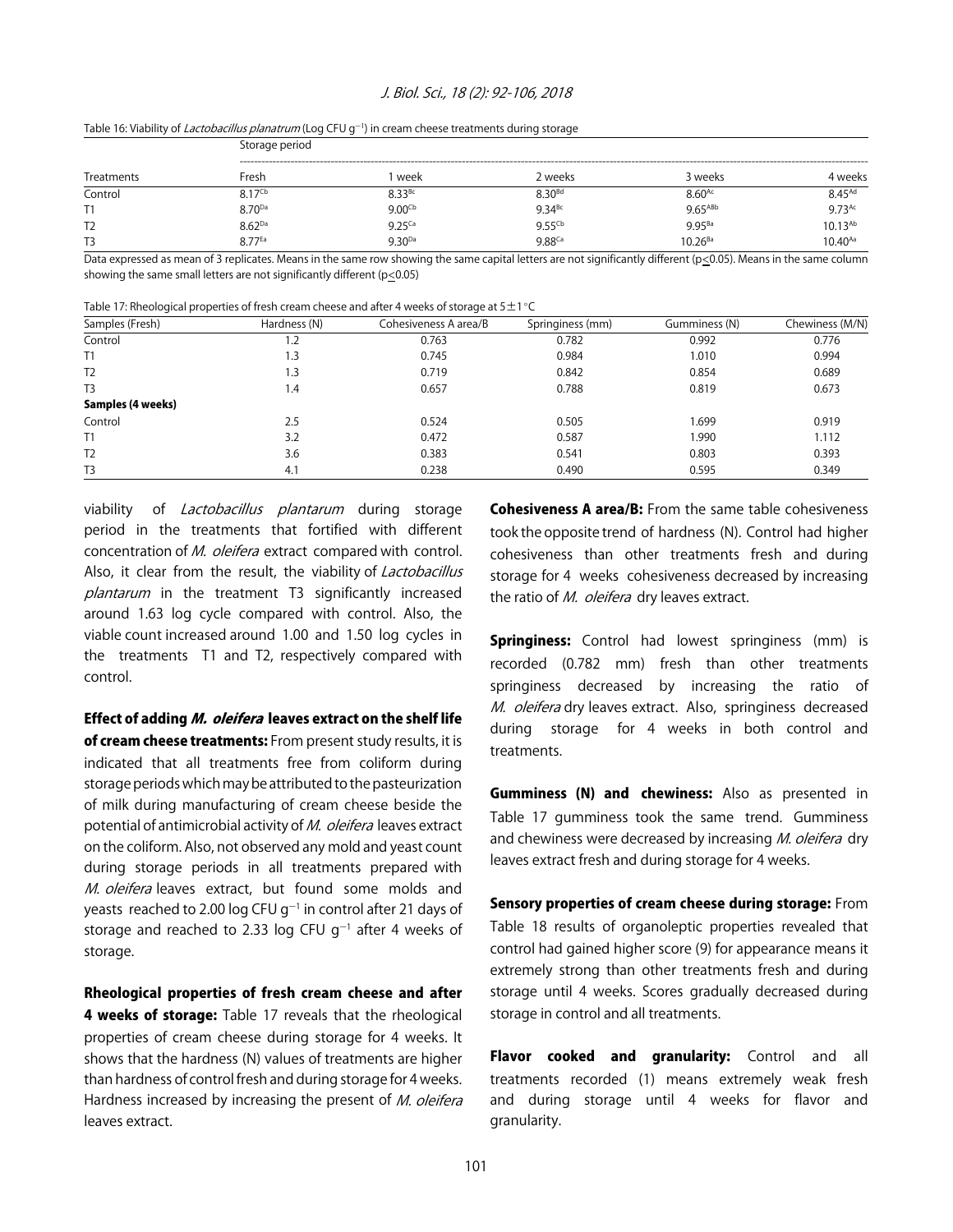|                | Table To: Serisory properties of cream cheese during storage at $3\pm1$ C for 4 weeks | Treatments          |                     |                   |                      |
|----------------|---------------------------------------------------------------------------------------|---------------------|---------------------|-------------------|----------------------|
| Sensory        | Storage                                                                               | Control             | T1                  | T <sub>2</sub>    | T <sub>3</sub>       |
| Appearance     | Fresh                                                                                 | <b>g</b> Aa         | 8.5 <sup>Aa</sup>   | 8.3 <sup>Aa</sup> | 8.1 <sup>Aa</sup>    |
|                | 1 week                                                                                | <b>9</b> Aa         | 8.1 Bab             | 7.6 <sup>BB</sup> | 6.4BC                |
|                | 2 weeks                                                                               | 8.2 <sup>ABa</sup>  | 7.6 <sup>Ch</sup>   | $6.8$ Cc          | $6.2$ <sup>Cd</sup>  |
|                | 3 weeks                                                                               | 7.8 <sup>ABa</sup>  | 7.3 <sup>Db</sup>   | $5.4^{Dc}$        | 5.1 <sup>Dd</sup>    |
|                | 4 weeks                                                                               | 7.3 <sup>Ba</sup>   | 6.5 <sup>EB</sup>   | 5.1 <sup>Ec</sup> | 4.6 <sup>Ed</sup>    |
| Flavor cooked  | Fresh                                                                                 | 1 <sup>Aa</sup>     | 1 <sup>Aa</sup>     | 1 <sup>Aa</sup>   | 1 <sup>Aa</sup>      |
|                | 1 week                                                                                | 1 <sup>Aa</sup>     | 1 <sup>Aa</sup>     | 1 <sup>Aa</sup>   | 1 <sup>Aa</sup>      |
|                | 2 weeks                                                                               | 1 <sup>Aa</sup>     | 1 <sup>Aa</sup>     | 1 <sup>Aa</sup>   | 1 <sup>Aa</sup>      |
|                | 3 weeks                                                                               | 1 <sup>Aa</sup>     | 1 <sup>Aa</sup>     | 1 <sup>Aa</sup>   | 1 <sup>Aa</sup>      |
|                | 4 weeks                                                                               | 1 <sup>Aa</sup>     | 1 <sup>Aa</sup>     | 1 <sup>Aa</sup>   | 1 <sup>Aa</sup>      |
| Taste sourness | Fresh                                                                                 | 3.7 <sup>Ec</sup>   | 3.5 <sup>Ed</sup>   | 4.3 <sup>EB</sup> | 5.7Ea                |
|                | 1 week                                                                                | 4.4 <sup>Db</sup>   | 4.3 <sup>Db</sup>   | $4.1^{Dc}$        | 5.5 <sup>Da</sup>    |
|                | 2 weeks                                                                               | $5.2$ <sup>Cb</sup> | $5.0$ <sup>Cc</sup> | 4.9 <sup>CC</sup> | 6.8 <sup>Ca</sup>    |
|                | 3 weeks                                                                               | $5.5^{Bc}$          | 6.4 <sup>BB</sup>   | 6.4 <sup>BB</sup> | 7.5 <sup>Ba</sup>    |
|                | 4 weeks                                                                               | 6.2 <sup>Ad</sup>   | $6.6$ <sup>Ac</sup> | 7.0 <sup>Ab</sup> | 7.8 <sup>Aa</sup>    |
| Granularity    | Fresh                                                                                 | 1 <sup>Aa</sup>     | 1 <sup>Aa</sup>     | 1 <sup>Aa</sup>   | 1 <sup>Aa</sup>      |
|                | 1 week                                                                                | 1 <sup>Aa</sup>     | 1 <sup>Aa</sup>     | 1 <sup>Aa</sup>   | 1 <sup>Aa</sup>      |
|                | 2 weeks                                                                               | 1 <sup>Aa</sup>     | 1 <sup>Aa</sup>     | 1 <sup>Aa</sup>   | 1 <sup>Aa</sup>      |
|                | 3 weeks                                                                               | 1 <sup>Aa</sup>     | 1 <sup>Aa</sup>     | 1 <sup>Aa</sup>   | 1 <sup>Aa</sup>      |
|                | 4 weeks                                                                               | 1 <sup>Aa</sup>     | 1 <sup>Aa</sup>     | 1 <sup>Aa</sup>   | 1 <sup>Aa</sup>      |
| Creamy         | Fresh                                                                                 | 8.6 <sup>Aa</sup>   | 8.6 <sup>Aa</sup>   | 8.7 <sup>Aa</sup> | 8.6 <sup>Aa</sup>    |
|                | 1 week                                                                                | $8.2^{Ba}$          | 7.2c                | 7.4 <sup>BB</sup> | $7.3$ <sup>Bbc</sup> |
|                | 2 weeks                                                                               | 7.8 <sup>Ca</sup>   | 7.7 <sup>Ba</sup>   | 7.2 <sup>Ca</sup> | 7.0 <sup>Ca</sup>    |
|                | 3 weeks                                                                               | 7.5 <sup>Da</sup>   | $6.8^{Db}$          | $6.5^{Dc}$        | $6.2^{Dd}$           |
|                | 4 weeks                                                                               | 7.1 <sup>Ea</sup>   | 6.3 <sup>EB</sup>   | 6.2 <sup>EB</sup> | 6.0 <sup>Ec</sup>    |
| Softness       | Fresh                                                                                 | 7.3 <sup>Aa</sup>   | 7.2 <sup>Aa</sup>   | 7.0 <sup>Aa</sup> | 7.0 <sup>Aa</sup>    |
|                | 1 week                                                                                | 7.1 <sup>Ba</sup>   | 7.0 <sup>Ba</sup>   | 7.0 <sup>Aa</sup> | 7.0 <sup>Aa</sup>    |
|                | 2 weeks                                                                               | 6.8 <sup>Ca</sup>   | 6.7 <sup>C</sup>    | 5.9Bc             | $6.2^{Bb}$           |
|                | 3 weeks                                                                               | $5.8^{Da}$          | 5.3 <sup>Db</sup>   | 4.8 <sup>Cc</sup> | 5.3 <sup>Ch</sup>    |
|                | 4 weeks                                                                               | 5.3 <sup>Ea</sup>   | 5.1 <sup>Ea</sup>   | 4.3 <sup>Db</sup> | 4.0 <sup>Db</sup>    |
| Spread ability | Fresh                                                                                 | 7.6 <sup>Aa</sup>   | 7.4 <sup>Ab</sup>   | $7.2^{Ac}$        | 7.0 <sup>Ad</sup>    |
|                | 1 week                                                                                | $6.5^{Bc}$          | 7.2 <sup>Ba</sup>   | 7.2 <sup>Aa</sup> | 7.0 <sup>Ab</sup>    |
|                | 2 weeks                                                                               | 6.3 <sup>Ca</sup>   | 6.1 <sup>Ch</sup>   | $5.8^{Bc}$        | 5.4 <sup>Bd</sup>    |
|                | 3 weeks                                                                               | 5.7 <sup>Da</sup>   | 5.4 <sup>Db</sup>   | 5.3 <sub>cb</sub> | 5.0 <sup>cc</sup>    |
|                | 4 weeks                                                                               | 5.2 <sup>Eq</sup>   | 5.1 <sup>Ea</sup>   | 4.6 <sup>Db</sup> | $4.3^{Dc}$           |

# Table 18: September properties of cream cheese during storage at  $5+1$  °C for 4 weeks

Data expressed as mean of 3 replicates. Means in the same row showing the same capital letters are not significantly different ( $p \le 0.05$ ). Means in the same column showing the same small letters are not significantly different ( $p \le 0.05$ )

Taste sourness: (T3) improved taste sourness it had gained (5.7) means moderate scores gradually increased during storage until 4 weeks either fresh or treatments.

Creamy, softness and spread ability: From the same Table 18 it is clear that control had gained same scores, means very strong of treatments T1, T3 and T2 had slight increase (8.7) control and all treatment scores/gradually decreased until 4 weeks.

**Softness:** Control had higher scores than treatment (7.3) means very strong and regularly decreased during storage until 4 weeks for control as well as treatments.

**Spread ability:** Softness of the samples took the same trend either fresher or during storage preserved with ethanol extracts of *M. oleifera* dry leaves had the most acceptable to consumers.

Color change of cream cheese with M. oleifera dry leaves extract fresh and during storage: Table 19 showed color changes of control and treatments of cream cheese, control had highest whitens storage (L) gradually increased during storage until 4 weeks (a) color ranged from red (+) to green (-). Control had higher value than treatments fresh or during storage. Value of (a) gradually increased until 4 weeks, (b) represents yellow (+) to blue (-) treatments had higher values than control. Values gradually increased during storage until 4 weeks.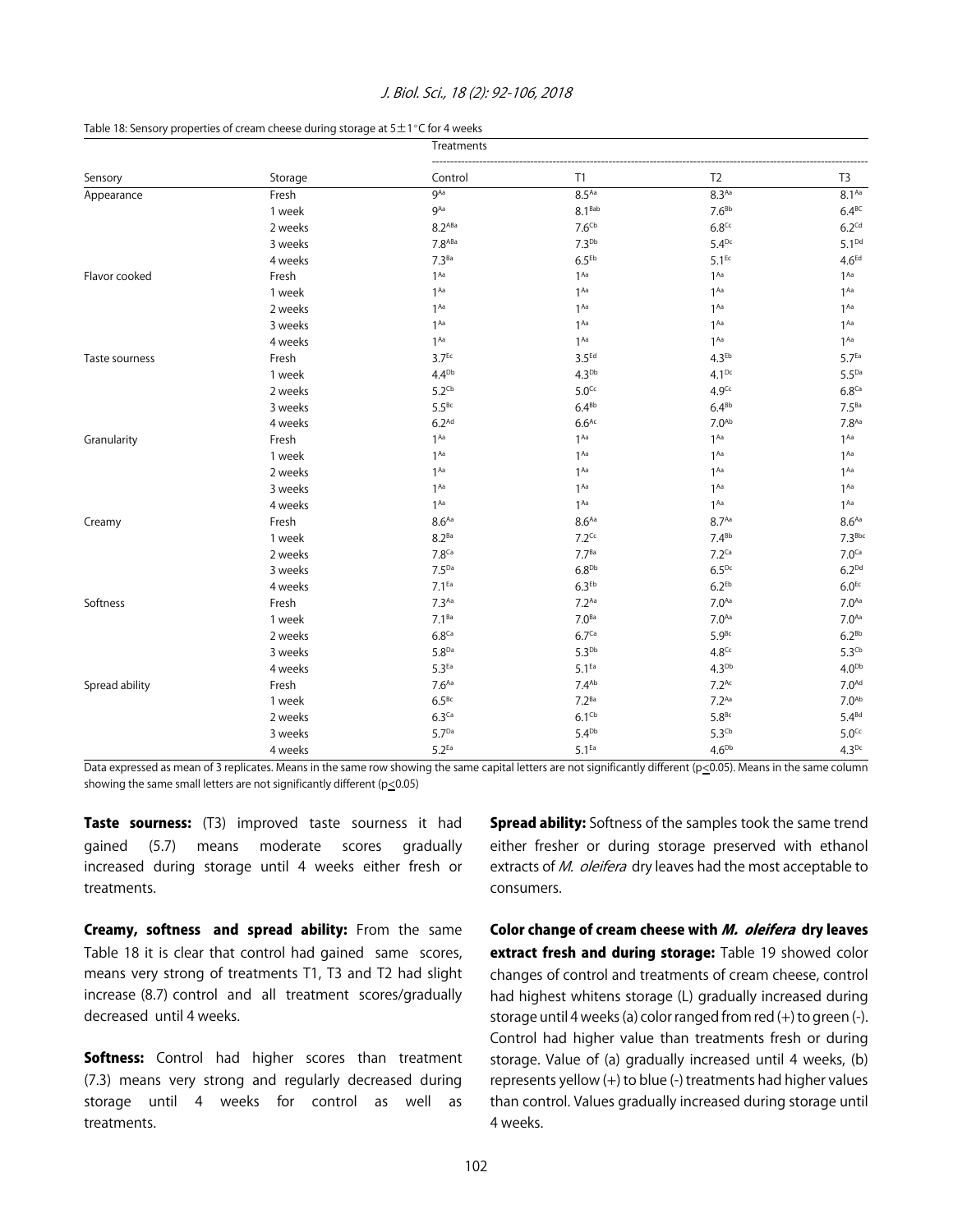| Samples        | Storage | L*    | $a^*$   | $b^*$ |
|----------------|---------|-------|---------|-------|
| Control        | Fresh   | 70.24 | $-2.74$ | 12.11 |
| T1             |         | 46.96 | $-1.28$ | 17.38 |
| T <sub>2</sub> |         | 46.33 | $-1.99$ | 17.07 |
| T <sub>3</sub> |         | 44.54 | $-2.08$ | 15.28 |
| Control        | 2 weeks | 76.89 | $-0.72$ | 10.32 |
| T1             |         | 57.16 | $-1.67$ | 23.41 |
| T <sub>2</sub> |         | 55.27 | $-1.81$ | 21.87 |
| T3             |         | 49.26 | $-2.19$ | 20.01 |
| Control        | 4 weeks | 97.49 | $-0.12$ | 10.06 |
| T1             |         | 68.94 | $-2.24$ | 24.37 |
| T <sub>2</sub> |         | 65.05 | $-2.25$ | 23.47 |
| T <sub>3</sub> |         | 61.68 | $-2.28$ | 20.65 |

L\*: Value represents darkness from black (0) to white (100), a\*: Value represents color ranging from red (+) to green(-), b\*: Value represents yellow (+) to blue

#### **DISCUSSION**

The vulnerability of some strains to the extract of M. oleifera may be indicator to its potential as a drug and food preservative agent that can be used against these susceptible strains. The difference in strains response was possible due to the nature of the different species. Statistical analysis showed that a significant degree of inhibition between all pathogenic strains and different extract of M. oleifera leaves. It is noted that the ethanolic leaves extracts had strong inhibitory effect against all tested pathogens whereas, aqueous extract had slightly less inhibitory effects. Also, the fungi strains found to be stronger against M. oleifera extract with different solvents and water. These results confirmed by Kalpana, et al.<sup>35</sup>, who found the ethanolic extract more affective against gram positive and gram negative bacteria. On the other hand Moyo et al.<sup>36</sup> found that both acetone and aqueous extracts did not show any antifungal action beside the fungal species of C. albicans, P. notatum, A. flavus and A. niger even at the concentration of 10 mg m $L^{-1}$ .

Moreover, the obtained data showed that increasing the concentration of different extracts from control to 4 mg mL $^{-1}$ medium led to raise the probiotic bacterial growth. This may be owing to great dietary composition of M. oleifera dry leaves as carbohydrates, proteins, minerals, essential amino acids and vitamins as B1, B2 and B3<sup>11</sup>. Additionally, increases in the level adding *M. oleifera* dry leaves led to improve the count of bacteria. These outcomes are similar to that gained by Amer et al.,<sup>11</sup> and Van Tienen et al.,<sup>37</sup>, who established that the addition of M. oleifera leaves extract improved the probiotic strains growth. Salem et  $aL<sub>1</sub>$ <sup>38</sup> suggested that bacterial population was encouraged by adding M. oleifera dry leaves.

The same trend of results observed for antioxidant activity by DPPH, total phenol and total yield of M. oleifera leaves extracted by different methods, which the data indicated that ethanol extracted had highest total phenol. These results are in harmony with Vongsak et  $al^{39}$ , who reported that extracted of *M. oleifera* leaves with ethanol (70%) had high DPPH scavenging activity. On the other hand water extract had lowest total phenol. These results are in agreement to Rodriguez-Perez et  $a/40$ , who decided that using ethanol:water (50: 50 v/v) produced on extract of M. oleifera leaves with the major quantity of phenolic compounds. Also, These results are in conformity with Vongsak et  $al^{39}$ , who reported that extracted of M. oleifera leaves with ethanol (70%) provide the highest yield of the extract.

Addition of *M. oleifera* extract to cream cheese did not alter completely in the chemical composition of final product but improved the properties of final product during storage. Moreover, the addition of this extract enhanced the nutrition value of the cream cheese. Also, statistical analysis showed that there is a significantly different between control and treatments for TS, moisture, fat/DM, protein and ash and are not significantly different for fat. These results are in harmony with Hassan *et al.*<sup>41</sup> and Salem *et al.*<sup>38</sup>. The same trend of results observed for TVFA and diacetyl increased with increase the ratio of ethanol extract during storage period until 4 weeks and control had the lowest content of TVFA and diacetyl. These results are in the same trend with El-Sayed *et al.*<sup>42</sup>. Moreover, soluble nitrogen content in all treatments increased by progress of storage period may be due to the growth and activity of starter culture as mentioned by Mahdian and Tehrani<sup>43</sup>. Acetaldehyde of treatments increased until 3 weeks then decreased at 4 weeks. This may be due to the demonstrated ability of numerous lactic organisms to reduce acetaldehyde to ethanol Amer et al.<sup>44</sup> and Salama<sup>45</sup>.

On the other hand, at the end of storage 4 weeks control had a highest PV compared to other treatments. These results are agreements to Salem et al.<sup>46</sup>. Higher level of peroxide value indicate to poor keeping quality furthermore cream cheese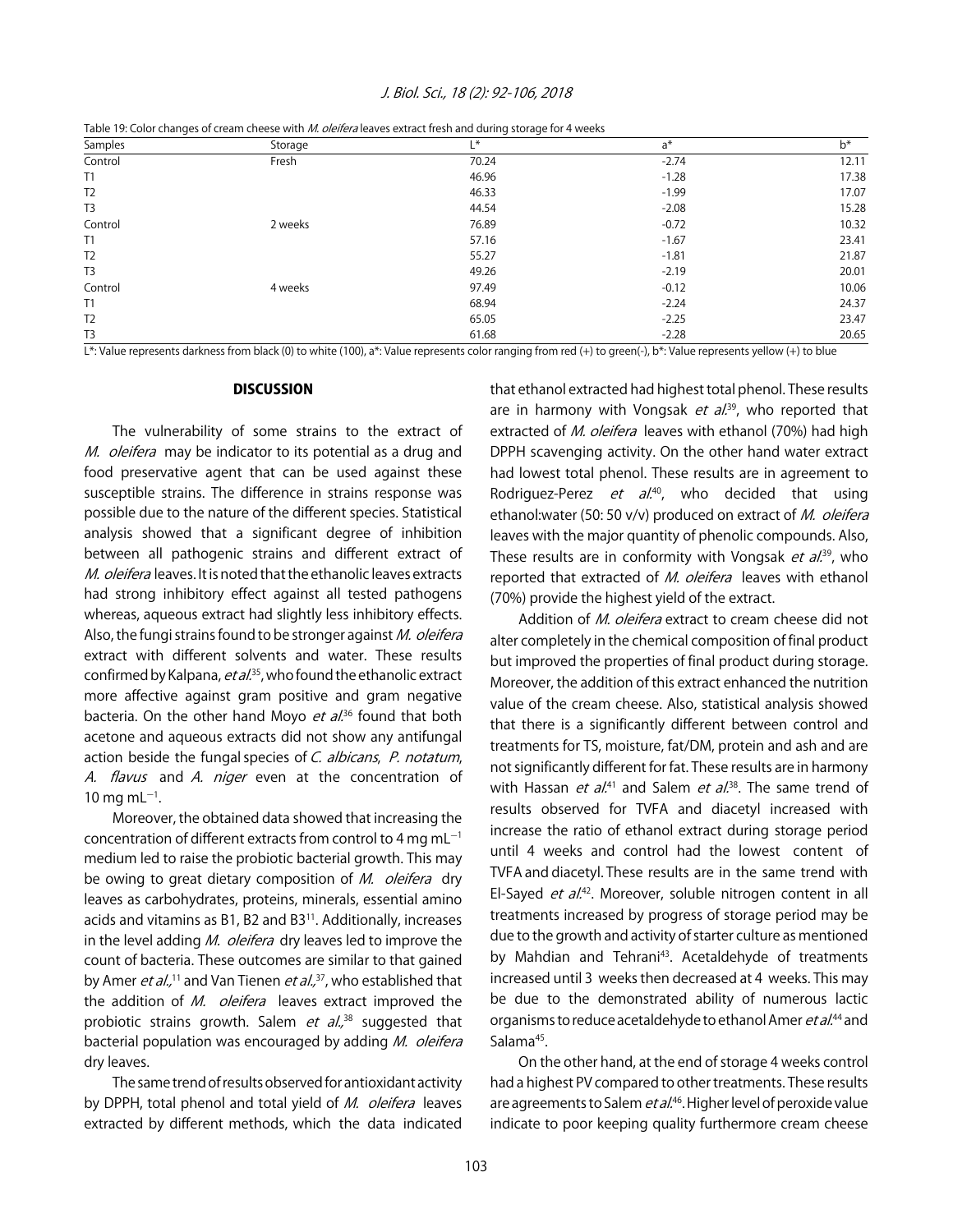fortified with 4.00 g/100 g cheese had good keeping quality due to the presence of natural antioxidant $47,48$ . Also, total phenol content increased by increasing the ratio of M. oleifera levels extract by ethanol. These due to the high level content of total phenol in the extract and these result confirmed by Salama et al.<sup>3</sup>. The high antioxidant activity of M. oleifera dried leaves may be owing to the presence of major amount of phyto constituents and potential therapeutic<sup>38,48,49</sup>.

Viability of Leuconostoc mesenteroides in cream cheese treatments significantly increased gradually in cream cheese is resulting to the nutrition component found in M. oleifera extract as vitamins, essential amino acids and carbohydrates. These different nutrient compounds encourage the growth of lactic acid bacteria. Our results confirmed by Kumalaningsih *et al.*<sup>50</sup>, who established that the presence of essential amino acids in the *M. oleifera* leaves enhanced the growth of the bacterial growth. Also, the addition of Leuconostoc mesenteroides as the starter culture to enhance the taste and flavor of the final cream cheese product as El-Shafei *et al.*<sup>51</sup>, who improved the quality of yoghurt by Leuconostoc mesenteroides that produced more acetaldehyde and diacetyl. The same trend was observed with Lactobacillus plantarum which used as a probiotic strain and gives healthy benefits to the human and improved the nutritional value of final product with the M. oleifera extract. Also, the addition of these extract improved the viability of Lactobacillus plantarum in final product. These may due to that M. oleifera leaves contained different minerals, vitamins and phenols that can boosted the bacterial growth $2<sup>3</sup>$ . Van Tienen et  $al_n^{37}$  established that the adding of M. oleifera boosted the viability of probiotic bacteria in yogurt.

From present study results, it is indicated that all treatments free from coliform during storage periods. These results recognized that M. oleifera leaves extract had antimicrobial properties which may be used as natural preservative material for dairy products. Salem et al.<sup>38</sup>, who reported that they do not detected any yeast and mold and coliform bacteria in Labneh prepared with M. oleifera extract and Labneh characterized with high biological value.

The rheological properties found that hardness and cohesiveness increased by increasing the present of M. oleifera leaves extract. This may be due to the ratio of total solids and moisture Saad et  $aI$ <sup>52</sup>. Moreover, springiness and gumminess decreased during storage for 4 days. These may be because of the pH values and F/DM content in either control or treatments<sup>52</sup>.

From present study data, it is indicated that the addition of *M. oliefera* leaves extract to cream cheese improved flavor and taste during storage. These results are agreements with Badoms et al.<sup>53</sup>. Statistical analysis showed that there is a significantly different between treatments and storage for appearance, taste sourness, creamy and spread ability whereas, there is not significantly different for flavor looked and granularity.

The change in color during storage between control and other treatments may be due to increase of dietary fiber. Also, it has a good source of polyphenols, natural antioxidants and antimicrobial. These data are in line with Hassan et  $al^{54}$ , Saricoban and Yilmaz<sup>55</sup>.

#### **CONCLUSION**

This study concluded that ethanol extract of M. oleifera leaves should be used in manufacturing of cream cheese due to its highest content of nutritious and a variety of phenol compounds. Also, the addition of M. oleifera leaves extract improved the probiotic strains growth in final product, enhanced flavor and taste during storage. M. oleifera leaves extract had excellent antimicrobial properties which may be used as natural preservative material for cream cheese. This study will help dairy producer to increase the shelf life and quality of different dairy products.

#### SIGNIFICANCE STATEMENT

This study discovers that the use ethanol extract of M. oleifera leaves in manufacture of cream cheese improved the probiotic strains growth in final product and enhanced flavor and taste during storage. M. oleifera leaves extract had excellent antimicrobial properties due to its highly content of phenols, which may be used as natural preservative material for cream cheese. This study will help the researcher to use M. oleifera leaves extract in food industry and different dairy products.

#### **REFERENCES**

- 1. Anwar, F., S. Latif, M. Ashraf and A.H. Gilani, 2007. Moringa oleifera: A food plant with multiple medicinal uses. Phytother. Res., 21: 17-25.
- 2. Khalafalla, M.M., E. Abdellatef, H.M. Dafalla, A.A. Nassrallah and K.M. Aboul-Enein et al., 2010. Active principle from Moringa oleifera (Lam.) leaves effective against two leukemias and a hepatocarcinoma. Afr. J. Biotechnol., 9: 8467-8471.
- 3. Salama, H.H., S.M. El-Sayed and A.M. Abdalla, 2017. Enhancing the nutritive values of ice milk based on dry leaves and oil of Moringa oleifera. Am. J. Food Technol., 12: 86-95.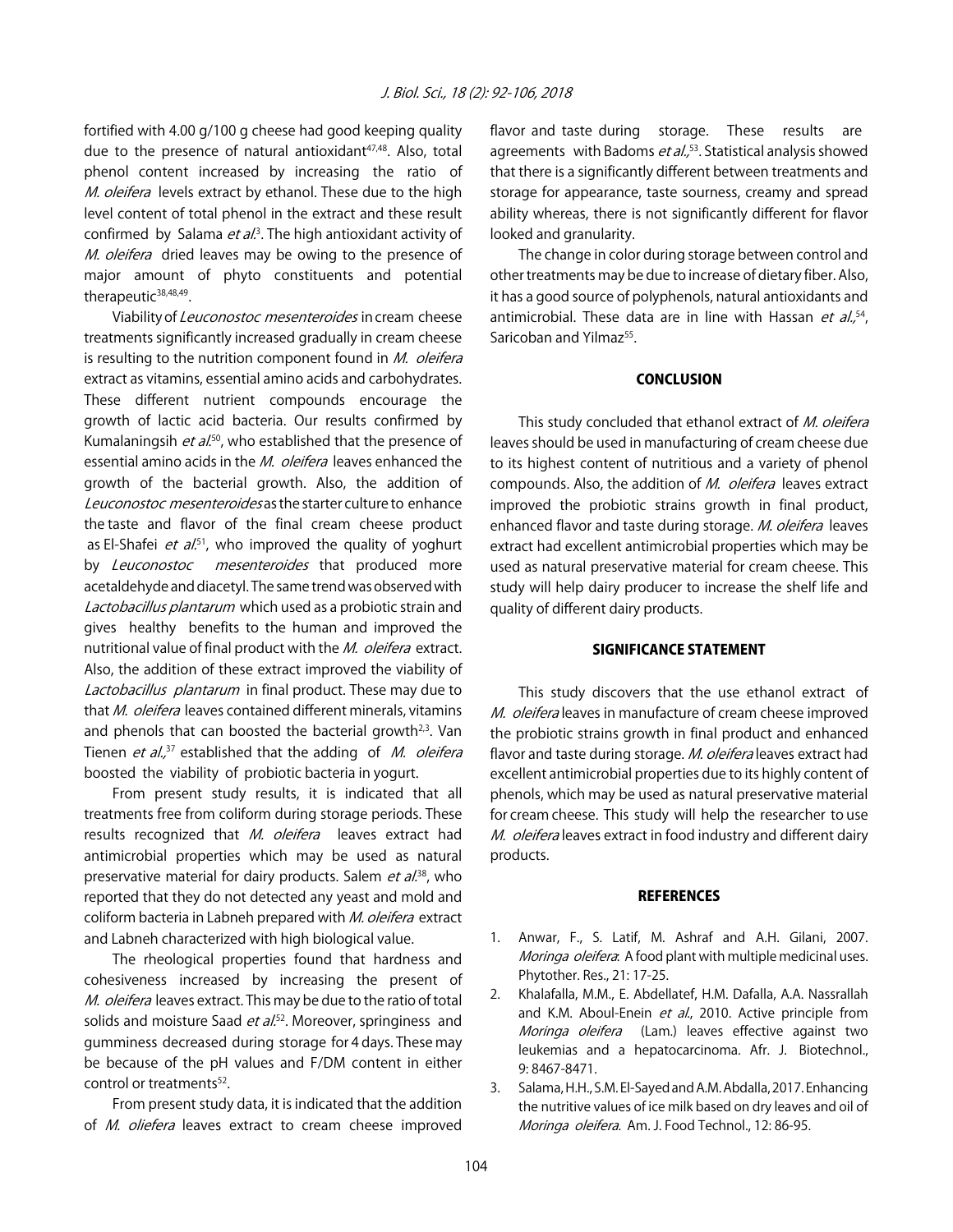- 4. Lockett, C.T., C.C. Calvert and L.E. Grivetti, 2000. Energy and micronutrient composition of dietary and medicinal wild plants consumed during drought. Study of rural Fulani, Northeastern Nigeria. Int. J. Food Sci. Nutr., 51: 195-208.
- 5. Bukar, A., A. Uba and T.I. Oyeyi, 2010. Antimicrobial profile of Moringa oleifera (Lam.) extracts against some food born microorganisms. Bayero J. Pure Applied Sci., 3: 43-48.
- 6. Lahucky, R., K. Nuernberg, L. Kovac, O. Bucko and G. Nuernberg, 2010. Assessment of the antioxidant potential of selected plant extracts-in vitro and in vivo experiments on pork. Meat Sci., 85: 779-784.
- 7. Middleton, Jr. E., C. Kandaswami and T.C. Theoharides, 2000. The effects of plant flavonoids on mammalian cells: Implications for inflammation, heart disease and cancer. Pharmacol. Rev., 52: 673-751.
- 8. Aqil, F., I. Ahmad and Z. Mehmood, 2006. Antioxidant and free radical scavenging properties of twelve traditionally used Indian medicinal plants. Turk. J. Biol., 30: 177-183.
- 9. Cai, Y., Q. Luo, M. Sun and H. Corke, 2004. Antioxidant activity and phenolic compounds of 112 traditional Chinese medicinal plants associated with anticancer. Life Sci., 74: 2157-2184.
- 10. Okwu, D.E., 2004. Phytochemicals and vitamin content of indigenous spices of Southeastern Nigeria J. Sustain Agric. Environ., 6: 30-34.
- 11. Amer, A.E.A., B.A.A. El-Salam and A.S. Salem, 2014. Effect of Moringa oleifera leaves extract as a growth factor on viability of some encapsulated probiotic bacteria. World J. Dairy Food Sci., 9: 86-94.
- 12. Nadeem, M., M. Abdullah, I. Hussain, S. Inayat, A. Javid and Y. Zahoor, 2013. Antioxidant potential of Moringa oleifera leaf extract for the stabilisation of butter at refrigeration temperature. Czech. J. Food Sci., 31: 332-339.
- 13. Nadeem, M., M. Abdullah, A. Khalique, I. Hussain, M. Mahmad and S. Inayat, 2013. The effect of *Moringa oleifera* leaf extract as antioxidant on stabilization of butter oil with modified fatty acid profile. J. Agric. Sci. Technol., 15: 919-928.
- 14. Apilado, O.S., M.C.R. Oliveros, I.G. Oliveros, V.A. Magpantay and R.M. Lapitan, 2013. Chemical composition, sensory quality and acceptability of cream cheese from pure buffalo's milk added with malunggay (Moringa oleifera L.) leaf powder. Philippine J. Vet. Anim. Sci., 39: 91-98.
- 15. Jeon, S.S., S.J. Lee, P. Ganesan and H.S. Kwak, 2011. Comparative study of flavor, texture and sensory in cream cheese and cholesterol-removed cream cheese. Food Sci. Biotechnol., 21: 159-165.
- 16. Laverse, J., M. Mastromatteo, P. Frisullo and M.A. Del Nobile, 2011. X-ray microtomography to study the microstructure of cream cheese-type products. J. Dairy Sci., 94: 43-50.
- 17. Ibrahim, G.A., K. El-Shafei, H.S. El-Sayed and O.M. Sharaf, 2014. Isolation, identification and selection of lactic acid bacterial cultures for production of riboflavin and folate. Middle East J. Applied Sci., 4: 924-930.
- 18. Ghita, I., M.A. Azzam, N.H. El Sayed, Z.I. Sadek, A.B. Abdel-Khalek and A.M. Emara, 2015. Probiotic characteristics of some bifidobacteria and leuconostoc strains and growth behavior of the selected strains with different prebiotics. Res. J. Pharm. Biol. Chem. Sci., 6: 789-802.
- 19. Adedapo, A.A., F.O. Jimoh, S. Koduru, A.J. Afolayan and P.J. Masika, 2008. Antibacterial and antioxidant properties of the methanol extracts of the leaves and stems of Calpurnia aurea. BMC Complement. Altern. Med., 80: 53-53.
- 20. Singh, G.P. and S.K. Sharma, 2012. Antimicrobial evaluation of leaf extract of *Moringa oleifera* (Lam.) Int. Res. J. Pharm., 3: 212-215.
- 21. Lucey, J.A., 2003. Acid and Acid/Heat Coagulated Cheese. In: Encyclopedia of Dairy Sciences, Vol. 1, Roginski, H., J.W. Fuquay and P.F. Fox (Eds.)., Academic Press, London, pp: 350-356.
- 22. Zheng, W. and S.Y. Wang, 2001. Antioxidant activity and phenolic compounds in selected herbs. J. Agric. Food Chem., 49: 5165-5170.
- 23. Zahran, H.A., M.H. El-Kalyoubi, M.M. Khallaf and A.G. Abdel-Razek, 2015. Improving oils stability using natural antioxidants extracted from olive leaves using different methods. Middle East J. Applied Sci., 5: 26-38.
- 24. Bandoniene, D., M. Murkovic, W. Pfannhauser, P. Venskutonis and D. Gruzdiene, 2002. Detection and activity evaluation of radical scavenging compounds by using DPPH free radical and on-line HPLC-DPPH methods. Eur. Food Res. Technol., 214: 143-147.
- 25. AOAC., 2007. Association of Official Analytical Chemists. 17th Edn., Official Methods of Analysis, Gaithersburg, MD., USA.
- 26. Ling, E.R., 1963. A Text Book of Dairy Chemistry. 3rd Edn., Vol. 2, Chapman and Hall Ltd., London, UK., pp: 76-98.
- 27. Kosikowski, F.V., 1982. Cheese and Fermented Milk Foods. 2nd Edn., F.V. Kosikowski Brooktondale, New York, USA.
- 28. De Man, J.C., M. Rogosa and M.E. Sharpe, 1960. A medium for the cultivation of *Lactobacilli*. J. Applied Bacteriol., 23: 130-135.
- 29. Mathot, A.G., M. Kihal, H. Prevost and C. Divies, 1994. Selective enumeration of Leuconostoc on vancomycin agar media. Int. Dairy J., 4: 459-469.
- 30. Mossel, D.A.A., 1985. Media for Enterobacteriaceae. Int. J. Food Microbial., 2: 27-32.
- 31. APHA., 1994. Standard Methods for Examination of Dairy Products. 16th Edn., American Public Health Association, Washington, DC., USA.
- 32. IDF., 1991. Rheological and fracture properties of cheeses. Bulletin of the IDF No. 268, International Dairy Federation, Brussels, Belgium. http://www.fil-idf.org/Public/Publication. php?ID=28509&ajax=true
- 33. Stone, H. and J.L. Sidel, 2004. Sensory Evaluation Practices. 3rd Edn., Elsevier Publisher, USA., Pages: 365.